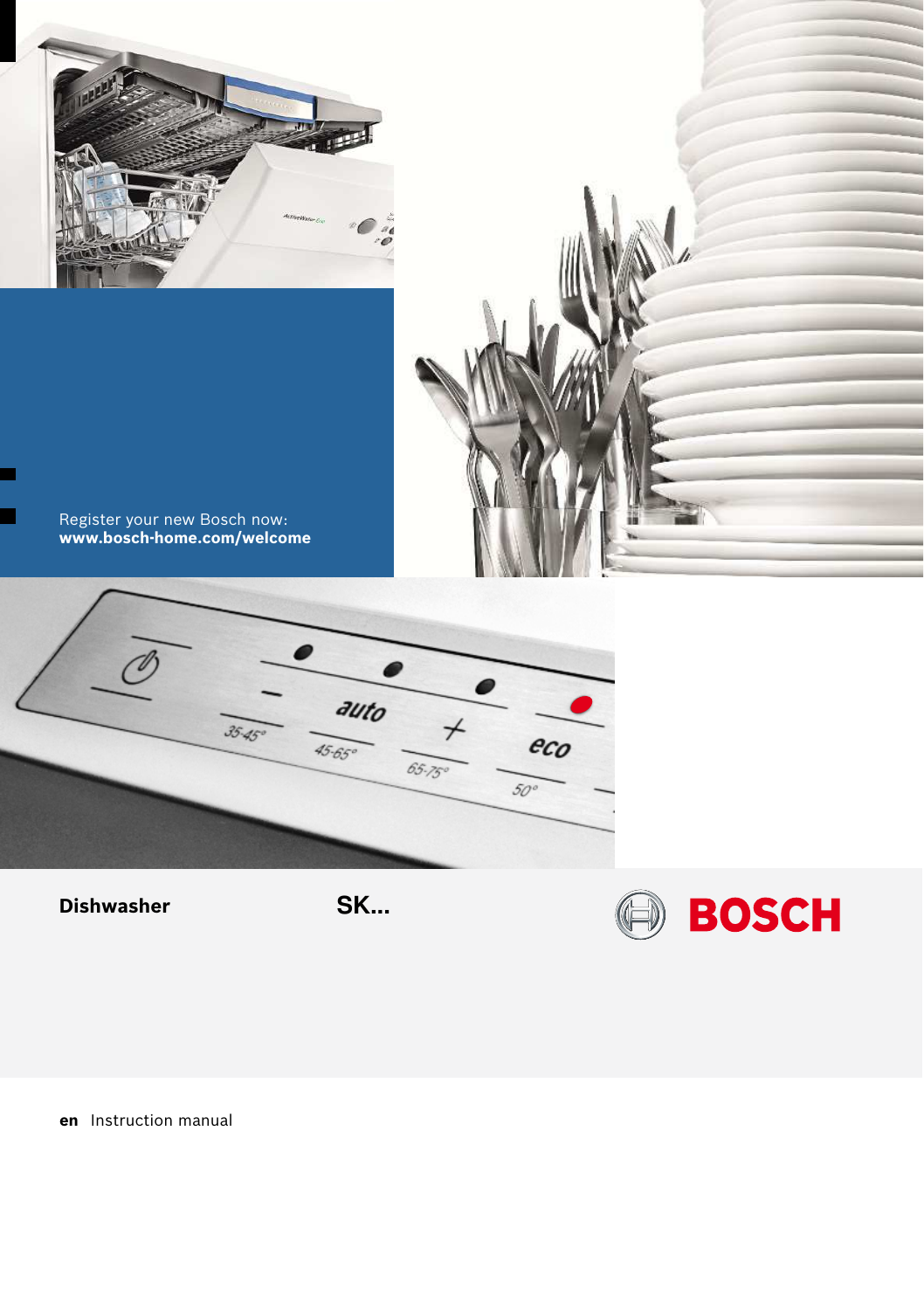<span id="page-1-1"></span><span id="page-1-0"></span>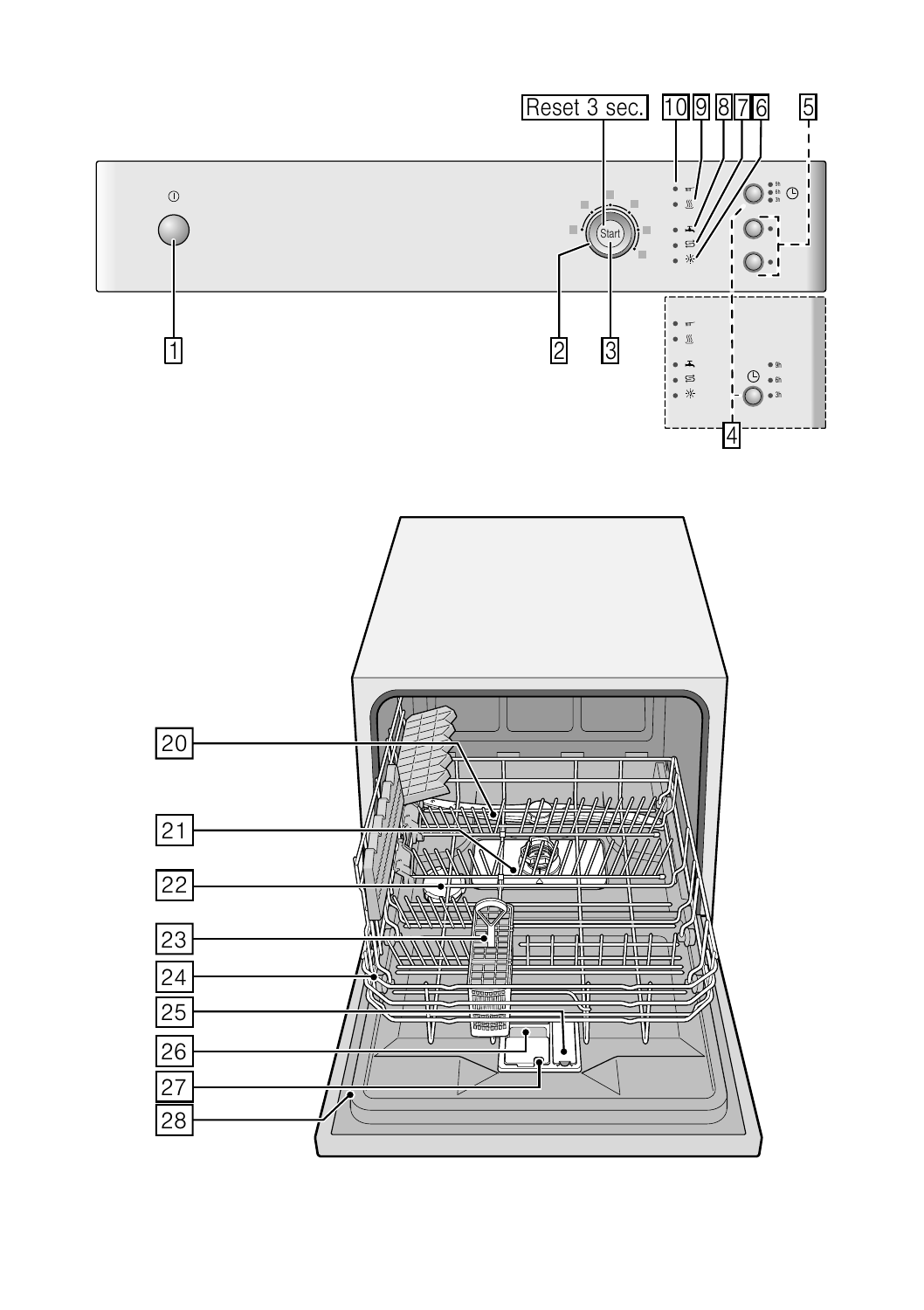## Table of contents

<span id="page-2-1"></span><span id="page-2-0"></span>

| $\mathbf{\mathcal{S}_{\text{c}}\text{}}$ Intended use $\,\ldots\ldots\ldots\ldots\, 4$                                                                                      |  |
|-----------------------------------------------------------------------------------------------------------------------------------------------------------------------------|--|
| A Safety instructions  4                                                                                                                                                    |  |
| Before you switch ON the<br>appliance 5                                                                                                                                     |  |
| Protection of the<br>environment 9                                                                                                                                          |  |
| Packaging9<br>Old appliances 9                                                                                                                                              |  |
| Getting to know your<br>appliance  9                                                                                                                                        |  |
| Control panel 9<br>Appliance interior 9                                                                                                                                     |  |
| Water softening system/<br>Special salt  10                                                                                                                                 |  |
| Water hardness table 10<br>Using special salt11<br>Detergents with salt component 11<br>Switching off water softening<br>system $\ldots \ldots \ldots \ldots \ldots \ldots$ |  |
| $\mathcal{N}_{\mathcal{A}}$<br><b>Rinse aid  12</b>                                                                                                                         |  |
| Setting amount of rinse aid. 12<br>Switching off rinse-aid refill                                                                                                           |  |

<span id="page-2-2"></span>

|--|--|--|--|--|--|--|--|--|--|--|--|--|--|--|--|--|--|--|--|--|--|

| Glass and utensil damage  13<br>Loading the dishwasher 14<br>Unloading the dishwasher  14<br>Cutlery basket. 14<br>Folding spikes 15<br>Height of utensils 15 |
|---------------------------------------------------------------------------------------------------------------------------------------------------------------|
| <b>N</b> Detergent  15                                                                                                                                        |
| Adding detergent 16<br>Combination detergent 17                                                                                                               |
| Overview of programmes  18                                                                                                                                    |
| Programme selection 19<br>Information for test institutes19                                                                                                   |
| P+ Additional options  19                                                                                                                                     |
| Express Wash/ Speed Perfect                                                                                                                                   |
| Operating the appliance  20                                                                                                                                   |
|                                                                                                                                                               |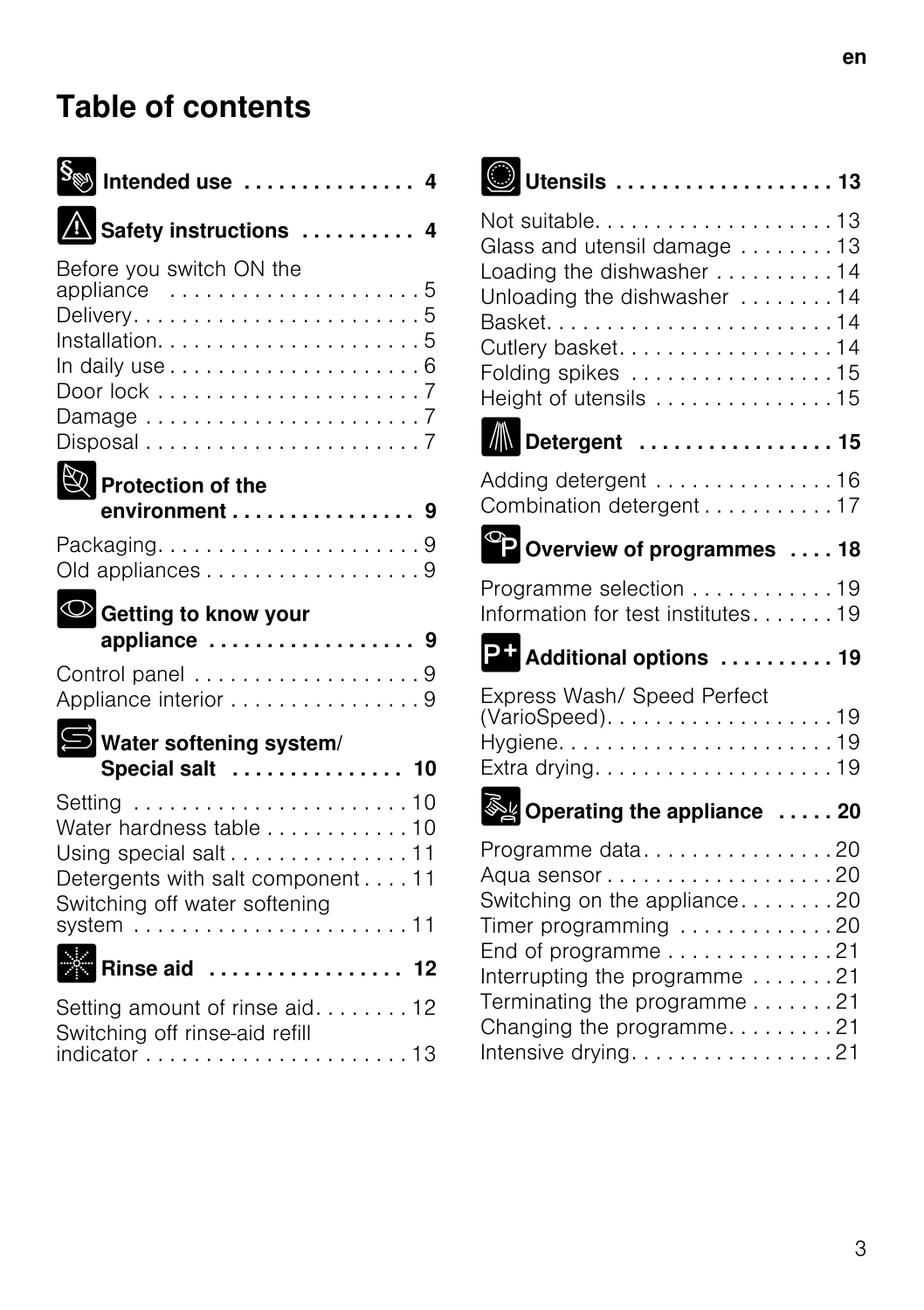| 幾。<br>《然 Cleaning and maintenance 22                                                                                                                                                                                                                               |  |
|--------------------------------------------------------------------------------------------------------------------------------------------------------------------------------------------------------------------------------------------------------------------|--|
| Overall condition of the machine 22<br>Special salt and rinse aid 22<br>Spray arm23                                                                                                                                                                                |  |
| Fault, what to do? 24                                                                                                                                                                                                                                              |  |
|                                                                                                                                                                                                                                                                    |  |
| Waste water pump 24                                                                                                                                                                                                                                                |  |
| Customer service  33                                                                                                                                                                                                                                               |  |
| <b>S</b> Installation and connection 33                                                                                                                                                                                                                            |  |
|                                                                                                                                                                                                                                                                    |  |
| Product package 33<br>Safety instructions. 33<br>Delivery34<br>Technical specifications 34<br>Waste-water connection 34<br>Drinking water connection 35<br>Electrical connection. 35<br>Removing the appliance36<br>Transportation. 36<br>Protection against frost |  |

## **Solution** Intended use

- This appliance is intended for use in the home and domestic environments.
- Use the dishwasher only in the home and only for its designated purpose: for washing domestic dishes.
- This appliance is intended for use up to a maximum altitude of 4000 metres above sea level.

# **A** Safety instructions

This appliance may be used by children over the age of 8 years old and by persons with reduced physical, sensory or mental capabilities or by persons with a lack of experience or knowledge if they are supervised or are instructed by a person responsible for their safety how to use the appliance safely and have understood the associated hazards.

<span id="page-3-0"></span>Children must not play with, on, or around the appliance. Children must not clean the appliance or carry out general maintenance unless they are at least 8 years old and are being supervised.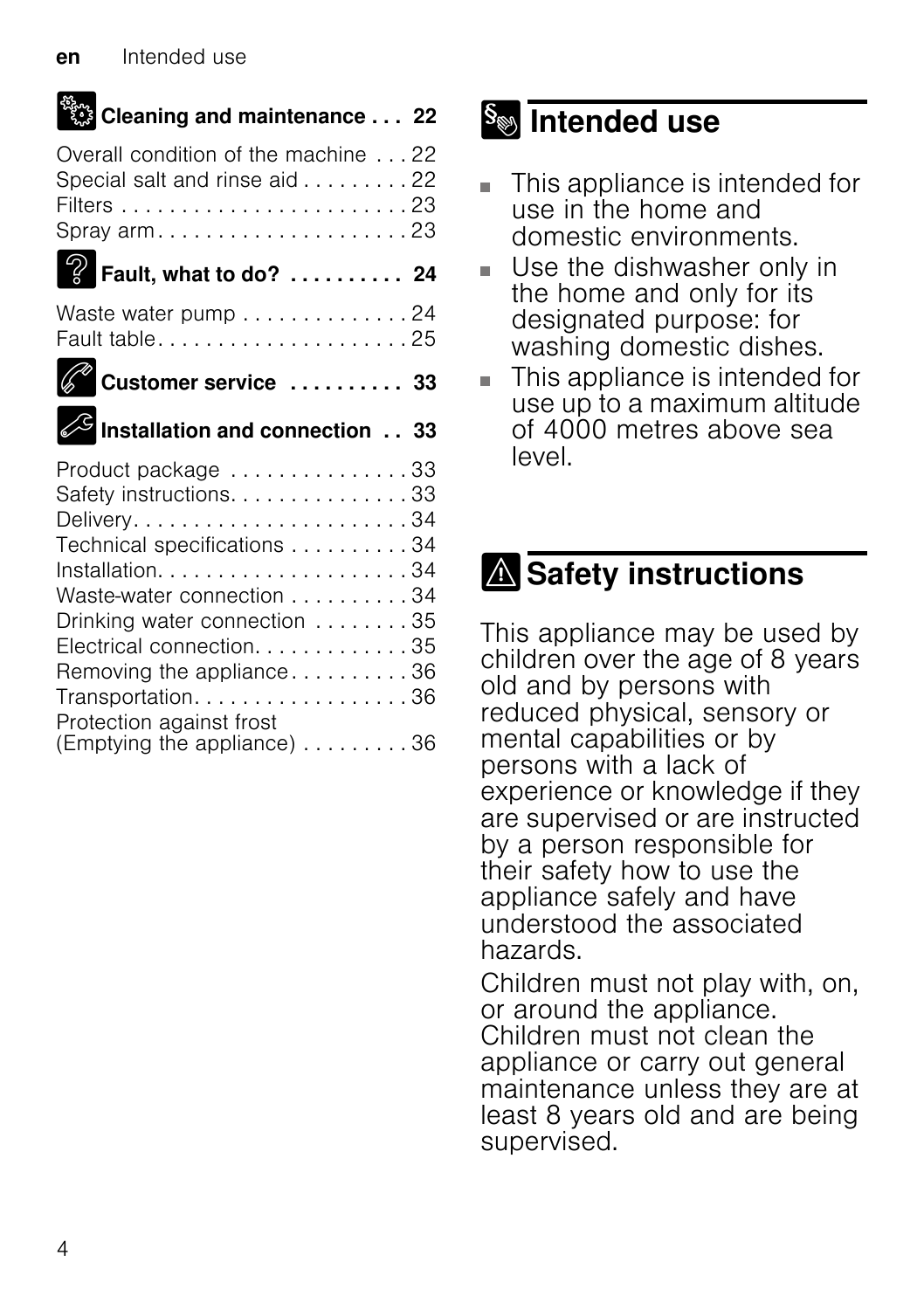<span id="page-4-0"></span>Keep children below the age of 8 years old at a safe distance from the appliance and power cable.

#### Before you switch ON the appliance

<span id="page-4-1"></span>Please read the instructions for use and installation carefully. They contain important information on how to install, use and maintain the appliance.

Retain all documents for later use or for the subsequent owner.

You can download the instructions for use from our website free of charge. The relevant Internet address can be found overleaf on these instructions for use.

## **Delivery**

- <span id="page-4-2"></span>1. Check the packaging and dishwasher immediately for damage caused in transit. Do not switch on a damaged appliance, but contact your supplier.
- 2. Please dispose of the packaging material in an environmentally friendly manner.
- 3. Do not let children play with packaging and its parts. There is a risk of suffocation from collapsible boxes and film.

### Installation

- Following installation, ensure that the back of the dishwasher is not freely accessible (protection against contact due to hot surface).
- Install and connect the appliance according to the installation and assembly instructions.
- Prior to installation, disconnect the dishwasher from the power supply.
- Ensure that the protective conductor system of the domestic supply has been correctly installed.
- The electrical connection conditions must correspond with the specifications on the dishwasher rating plate  $\sqrt{28}$ .
- If the power cord of this appliance is damaged, it must be replaced with a particular power cord. To prevent injury, the power cord may be purchased from customer service only.
- If the dishwasher is installed in a high-sided unit, the unit must be secured properly.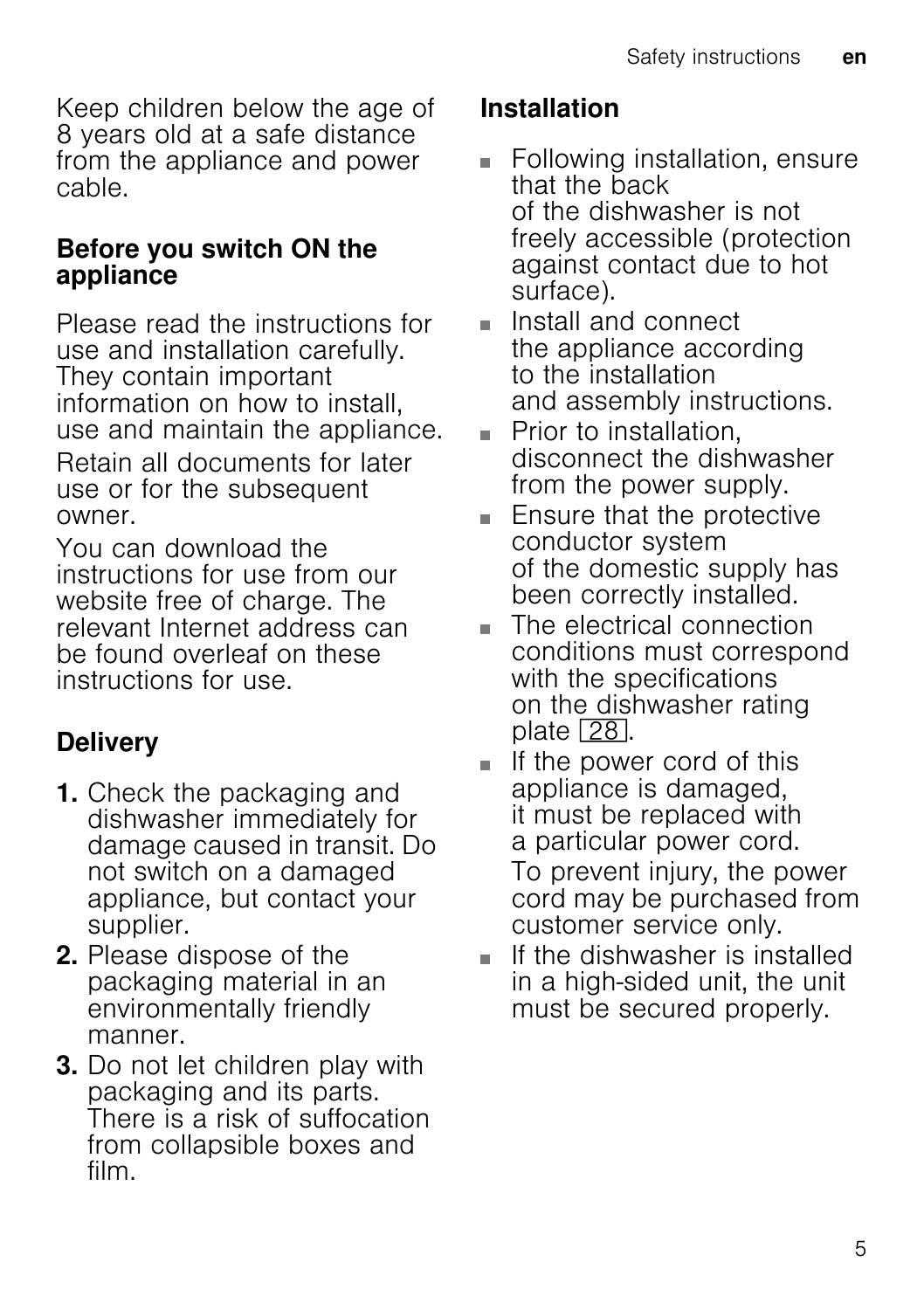- If the dishwasher is installed below or above other domestic appliances, follow the information for installation in combination with a dishwasher in the installation instructions for the particular appliances.
- Also follow the installation instructions for the dishwasher to ensure that all appliances are operated safely.
- If there is no information or if the installation instructions do not include the appropriate information, contact the manufacturer of these appliances to ensure that the dishwasher can be installed above or below these appliances.
- If you cannot obtain any information from the manufacturer, you must not install the dishwasher above or below these appliances.
- If you install a microwave oven above the dishwasher, the microwave oven may be damaged.
- Do not install the appliance near heat sources (radiators, heat storage tanks, cookers or other appliances which generate much heat) and install it under a hob only in consideration of the stipulated safety clearances.
- Please note that the insulation material of the dishwasher power cord may melt next to heat sources (e.g. heating / hot water installations) or hot appliance parts. Make sure that the power cord of the dishwasher never comes into contact with heat sources or hot appliance parts.
- After installing the appliance, ensure that the plug is easily accessible. (See Electrical connection)
- Some models:

The plastic housing on the water connection contains an electric valve, the connecting cables are in the supply hose. Do not cut through this hose, do not immerse the plastic housing in water.

### In daily use

Read and observe the safety information and instructions for use on the packaging for cleaning and rinsing agents.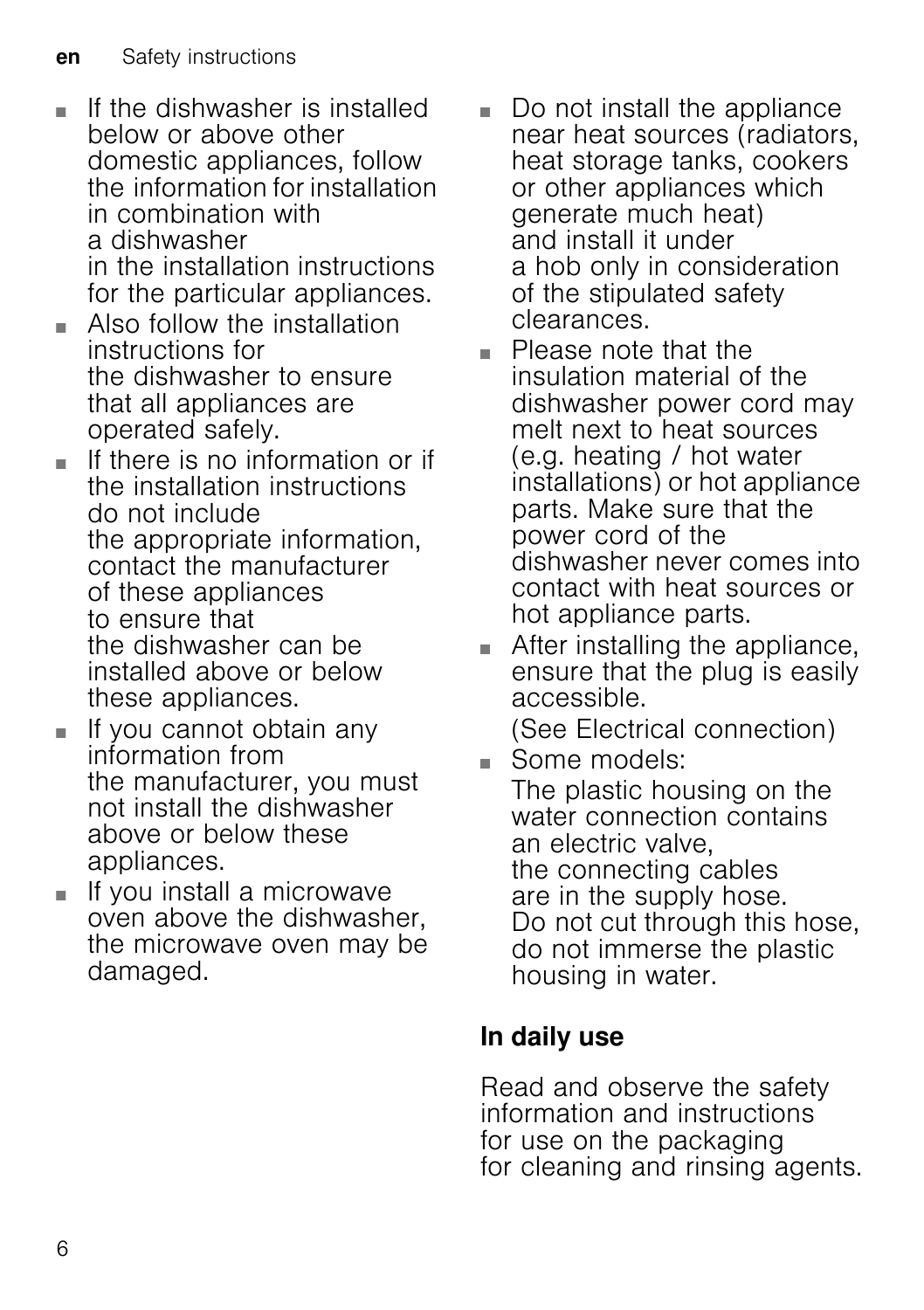## <span id="page-6-0"></span>Childproof lock (door lock) \*

The description of the childproof lock is at the back in the envelope.

\* depending on model

### Damage

- The appliance may be repaired and opened up by a technician only. To do this, disconnect the appliance from the power supply. Pull out the mains plug or switch off the fuse. Turn off the tap.
- <span id="page-6-1"></span>■ If the appliance is damaged, especially the fascia (cracks, holes, broken buttons), or the door function is impaired, stop operating the appliance. Pull out mains plug or switch off fuse. Turn off tap, call customer service.

## <span id="page-6-2"></span>Disposal

- 1. Make redundant appliances unusable to prevent subsequent accidents.
- 2. Dispose of the appliance in a n environmentally friendly manner.

## <span id="page-6-3"></span> $\triangle$  Warning Risk of injury!

- Knives and other utensils with sharp points must be placed in the cutlery basket with the points downwards or horizontally on the knife shelf\*.
- <span id="page-6-4"></span>■ Do not lean or sit on the open door.
- In the case of free-standing appliances, ensure that the baskets are not overloaded.
- \* depending on model

## $\mathbb{A}$  Warning Risk of explosion!

Do not add any solvents to the washing chamber. Danger of explosion!

## $\mathbb{A}$  Warning Risk of scalding!

<span id="page-6-5"></span>Open the door carefully when the programme is still running. There is a risk of hot water spraying out of the appliance.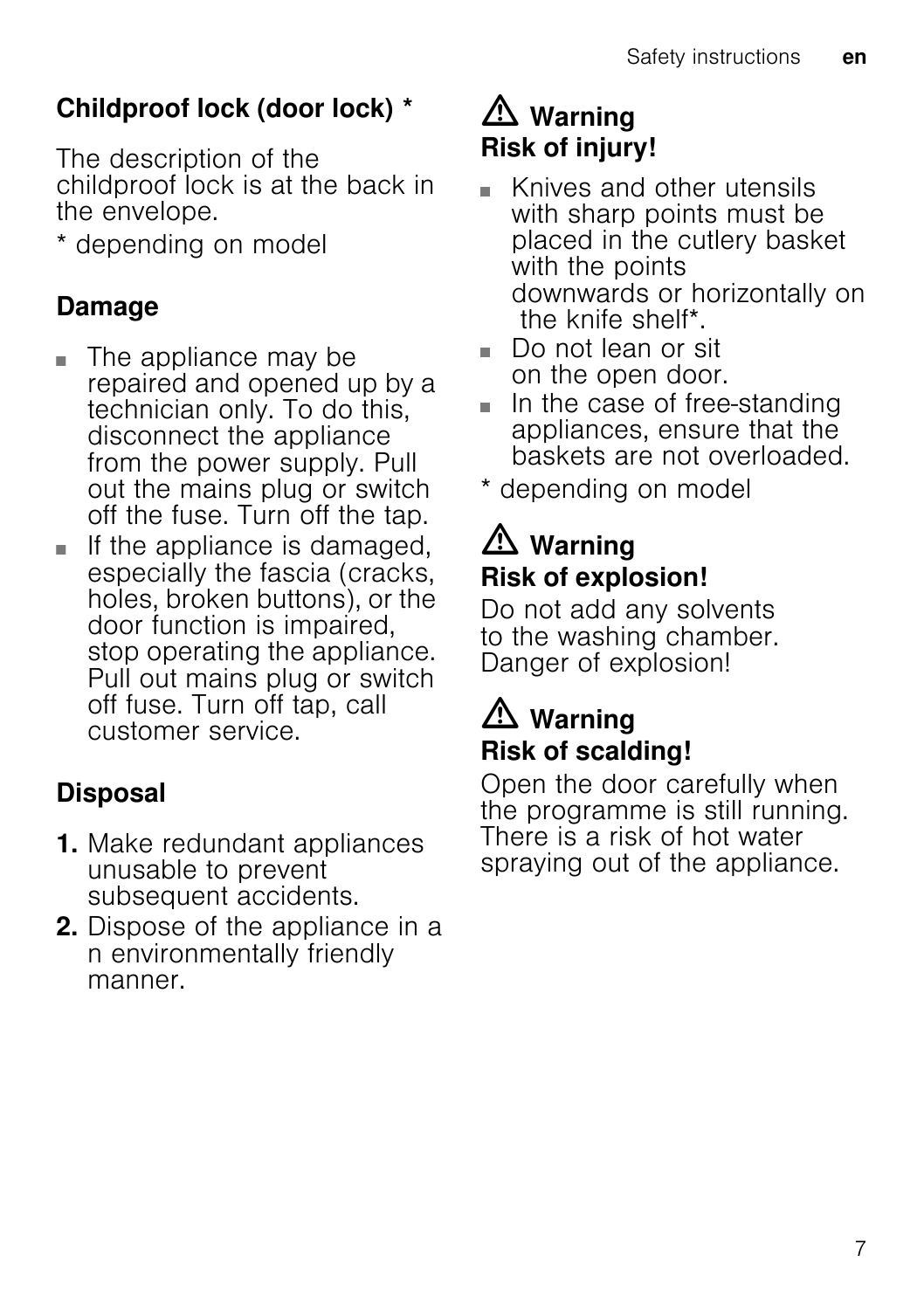## <span id="page-7-0"></span> $\triangle$  Warning Risks to children!

- If fitted, use the childproof lock. An exact description can be found in the back of the enve lope.
- Do not allow children to play with or operate the appliance.
- <span id="page-7-2"></span>Keep children away from detergents and rinse aid. These may cause chemical burns in the mouth, throat and eyes or asphyxiation.
- <span id="page-7-1"></span>■ Keep children away from open dishwasher. There may be small parts in the dishwasher which children could swallow and the water inside the dishwasher is not drinking water as it may contain detergent residue.
- When opening and closing the door on an eye-level appliance, ensure that children do not become jammed or crushed between the appliance door and the cupboard door below.
- Children could become locked in the appliance (danger of suffocation) or get into another dangerous situation.

Redundant appliances: Pull out the mains plug, sever and dispose of the power cord. Destroy the door lock so that the door can no longer be closed.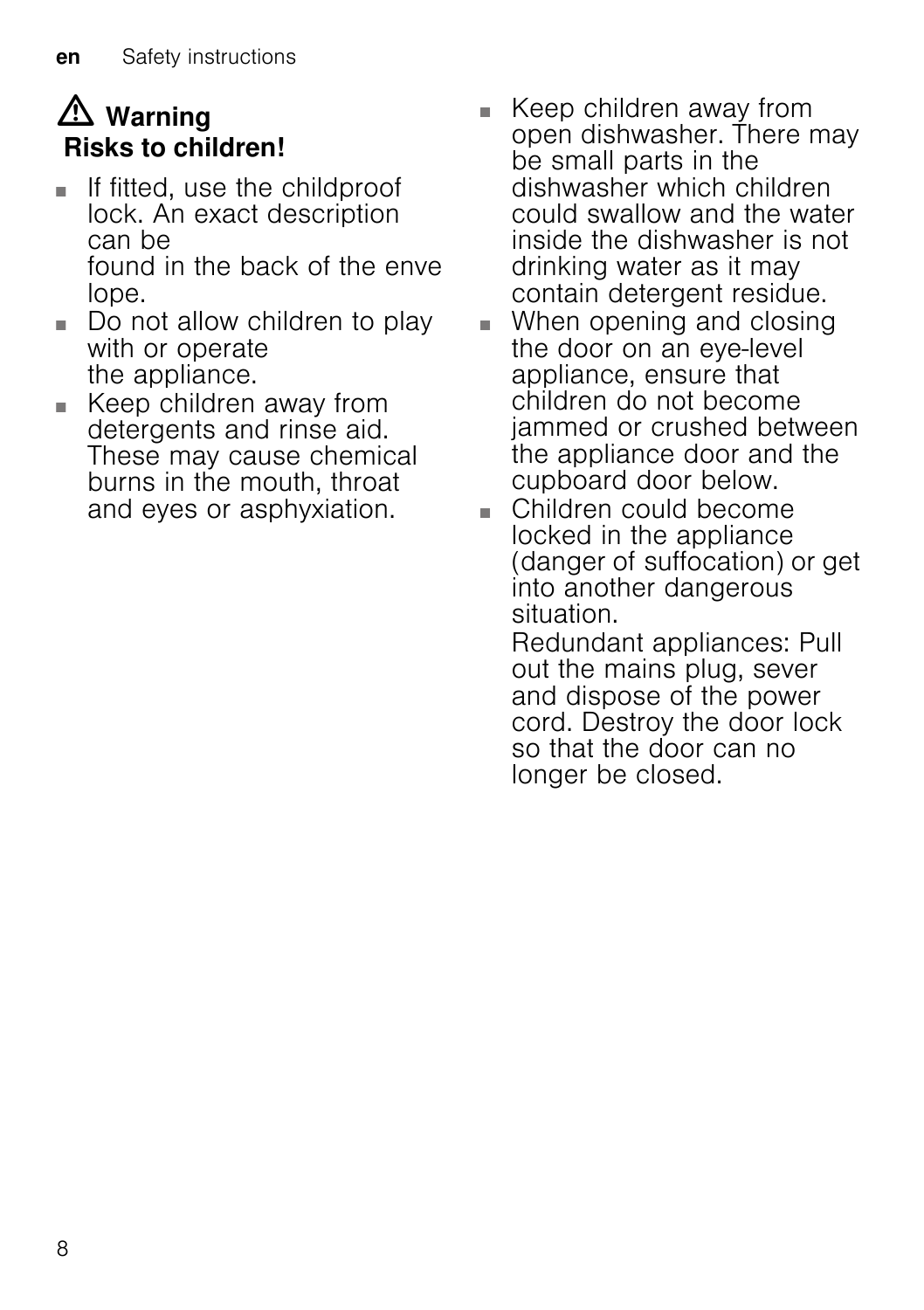## <span id="page-8-0"></span>**E** Protection of the environment

Both the packaging of new appliances and the old appliances themselves contain valuable raw materials and recyclable materials.

Please dispose of the individual parts separated according to type.

Please ask your dealer or inquire at your local authority about current means of disposal.

## Packaging

All plastic parts of the appliance are identified with internationally standardised abbreviations (e.g. >PS< polystyrene). Therefore, plastic waste can be sorted out when the appliance is being disposed of.

Please follow the safety instructions under "Delivery".

## Old appliances

Please follow the safety instructions under "Disposal of your appliance".



This appliance is labelled in accordance with European Directive 2012/19/EU concerning used electrical and electronic appliances (waste electrical and electronic equipment - WEEE). The guideline determines the framework for the return and recycling of used appliances as applicable throughout the EU

## <span id="page-8-1"></span><sup>O</sup> Getting to know your appliance

Diagrams of the control panel and the interior of the appliance can be found in the envelope at the front. Individual positions are referred to in the text.

### <span id="page-8-2"></span>Control panel

(ON/OFF switch

- 2 Programme selector
- 3 START button
- $\boxed{4}$  Timer programming \*
- **F** Additional options \*\*
- **B** Rinse aid refill indicator
- $\boxed{7}$  Salt refill indicator
- **B** Display "Check water supply"
- $\boxed{9}$  Dry display
- [10] Cleaning display
- \* depending on model
- \*\* Number depending on model

## Appliance interior

- [20] Spray arm
- **1211** Filters
- [22] Dispenser for special salt
- [23] Cutlery basket
- [24] Basket
- [25] Dispenser for rinse aid
- [26] Detergent dispenser
- [27] Lock for detergent dispenser
- [28] Rating plate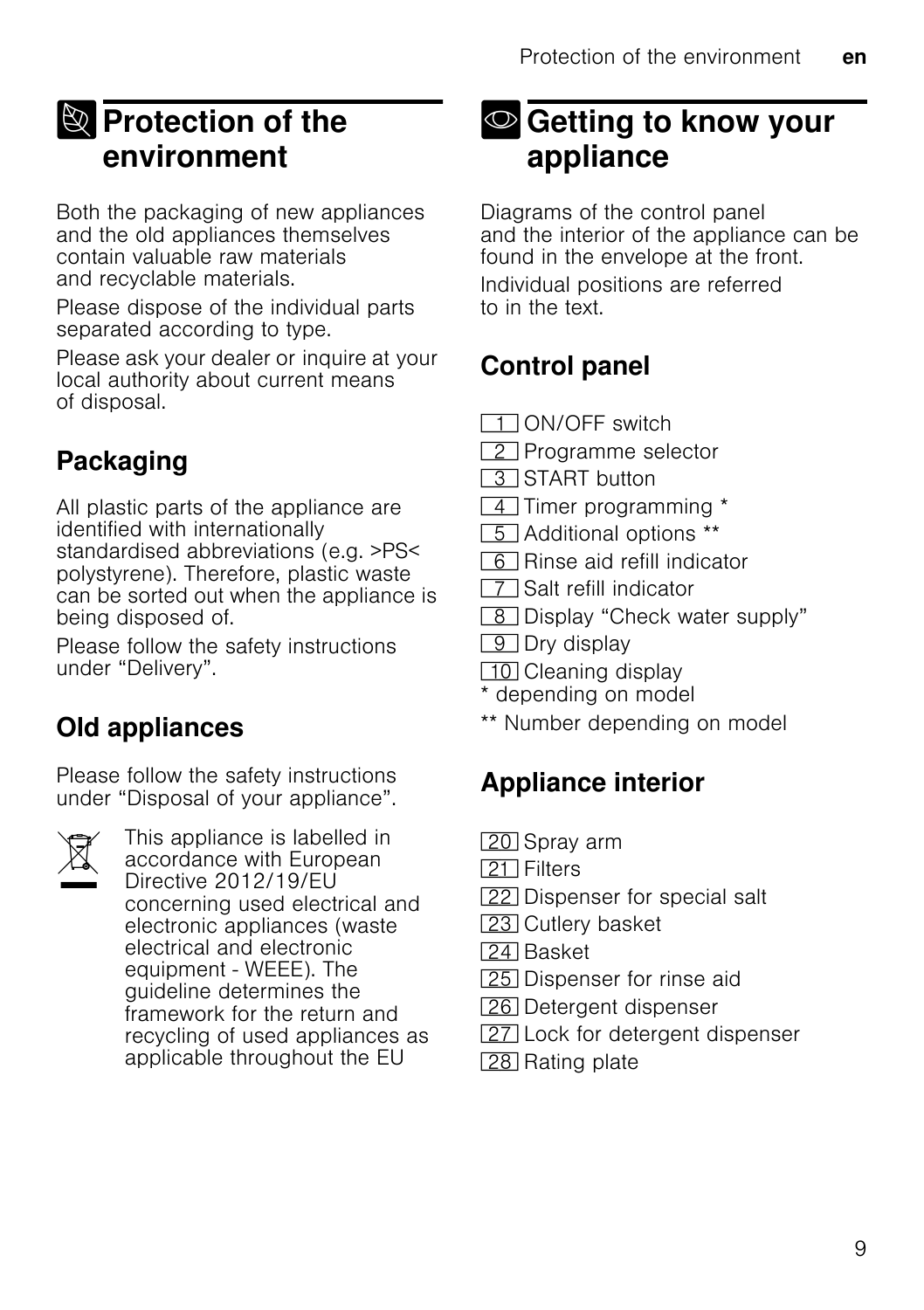## <span id="page-9-0"></span>S Water softening system/Special salt

To ensure good washing results, the dishwasher requires soft water, i.e. containing low amounts of lime, otherwise white limescale will be deposited on the utensils and inner container.

Tap water above a specific degree of water hardness must be softened, i.e. descaled,

for use in a dishwasher. Water is softened with special salt in the water softening system of the dishwasher.

The setting and therefore the required amount of salt

depends on the degree of hardness of your tap water (see table).

### **Setting**

The amount of salt dispensed can be set in 4 stages

depending on the hardness of your water. Accordingly 0, 1, 2 or 3 displays are lit (see table). Factory setting: 1.

- 1. Find out about the hardness value of your tap water. Your water utility company will help you with this.
- 2. Setting can be found in the water hardness table.
- 3. Close the door.
- 4. Switch on ON/OFF switch  $\Box$ . The Cleaning display  $\boxed{10}$  flashes.
- 5. Press and hold down the START button  $\boxed{3}$ .
- 6. Rotate programme selector  $\boxed{2}$  until the salt refill indicator  $\boxed{7}$  flashes.
- <span id="page-9-1"></span>7. Release button. The salt refill indicator  $\boxed{7}$  flashes and the display "Check water supply"  $\boxed{8}$  are lit (= Setting 1).

#### To change the setting:

- **1.** Rotate programme selector  $\boxed{2}$  until the required setting has been selected.
- 2. Press START button  $\boxed{3}$ . The salt refill indicator  $\boxed{7}$  goes out. The selected setting is saved.

| ° Clarke  | Hardness<br>range | mmol/l     | <b>Setting</b> | $\overline{m}$ | <u>,,,</u> |  |
|-----------|-------------------|------------|----------------|----------------|------------|--|
| 0 - 8     | soft              | $0 - 1, 1$ | o              |                |            |  |
| $9 - 20$  | medium            | $1,2-2,9$  |                |                |            |  |
| $21 - 26$ | hard              | $3,0-3,7$  | っ              |                |            |  |
| $27 - 44$ | hard              | $3,8-6,2$  | 3              |                |            |  |

### Water hardness table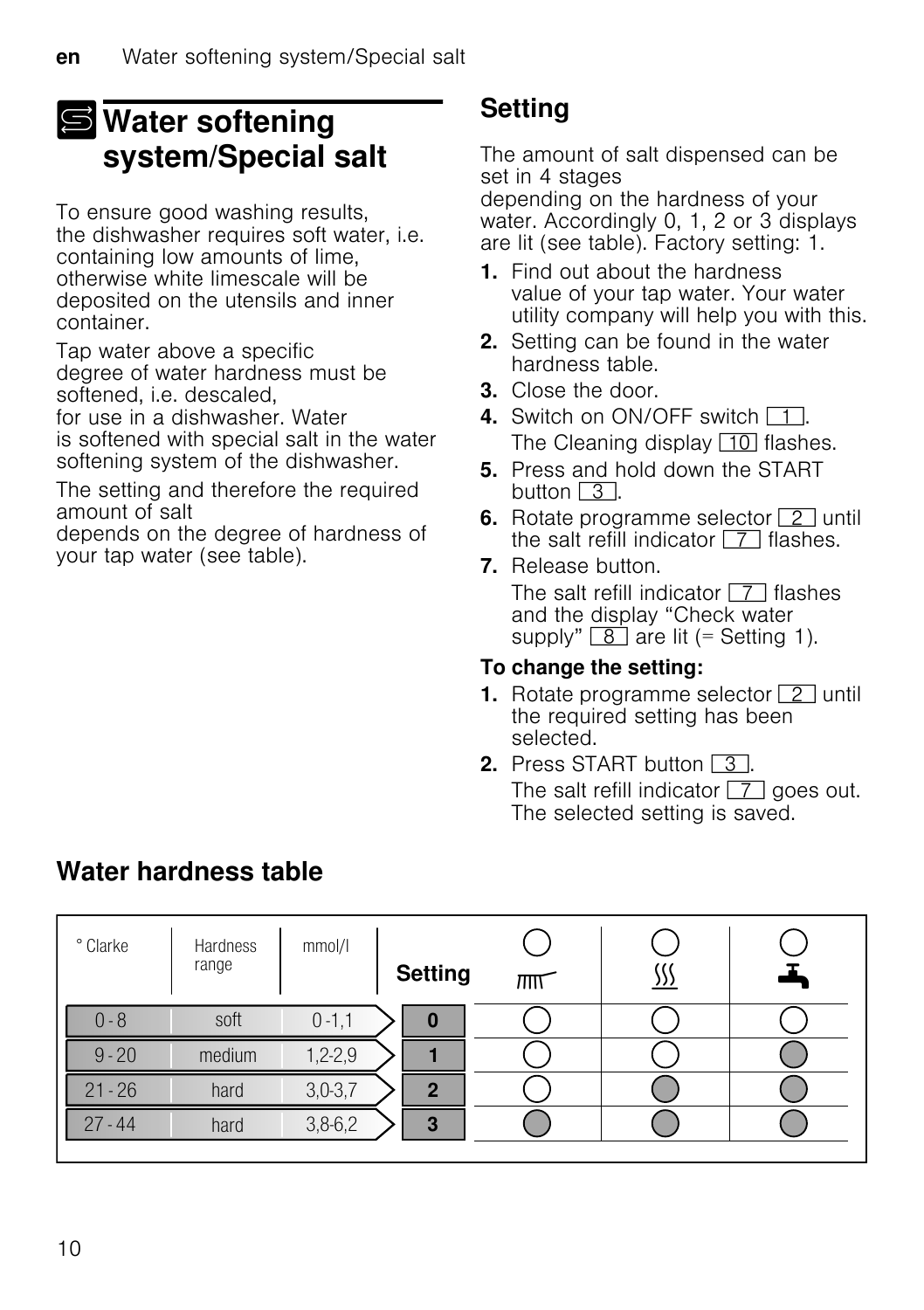## Using special salt

Always refill with special salt immediately before switching on the appliance. This ensures that overrun special salt solution is immediately washed out and does not corrode the rinsing tank.

- 1. Open the screw-type cap of the compartment [22].
- 2. Fill the tank with water (only required when switching on the appliance for the first time).
- 3. Then add dishwasher salt (not table salt or tablets).

The water is displaced and runs out.

As soon as the salt refill indicator  $\boxed{7}$ on the fascia is lit, top up the salt.

<span id="page-10-0"></span>

\* depending on model

#### <span id="page-10-1"></span>Using detergents with salt component

<span id="page-10-2"></span>If combined detergents with a salt component are used, salt can usually be omitted up to a water hardness of 21° dH (37° fH, 26° Clarke, 3.7 mmol/ l). If the water hardness is over 21° dH, special salt must be used.

#### Switching off salt refill indicator/water softening system

If the salt refill indicator  $\boxed{7}$  is impaired (e.g. when using combined detergents containing salt component), it can be switched off.

<span id="page-10-3"></span>Proceed as described under "Adjusting the water softening system" and select setting 0. The water softening system and salt refill indicator are now switched off.

### $\bigwedge$  Caution

Never fill the salt dispenser with detergent. You will destroy the water softening system.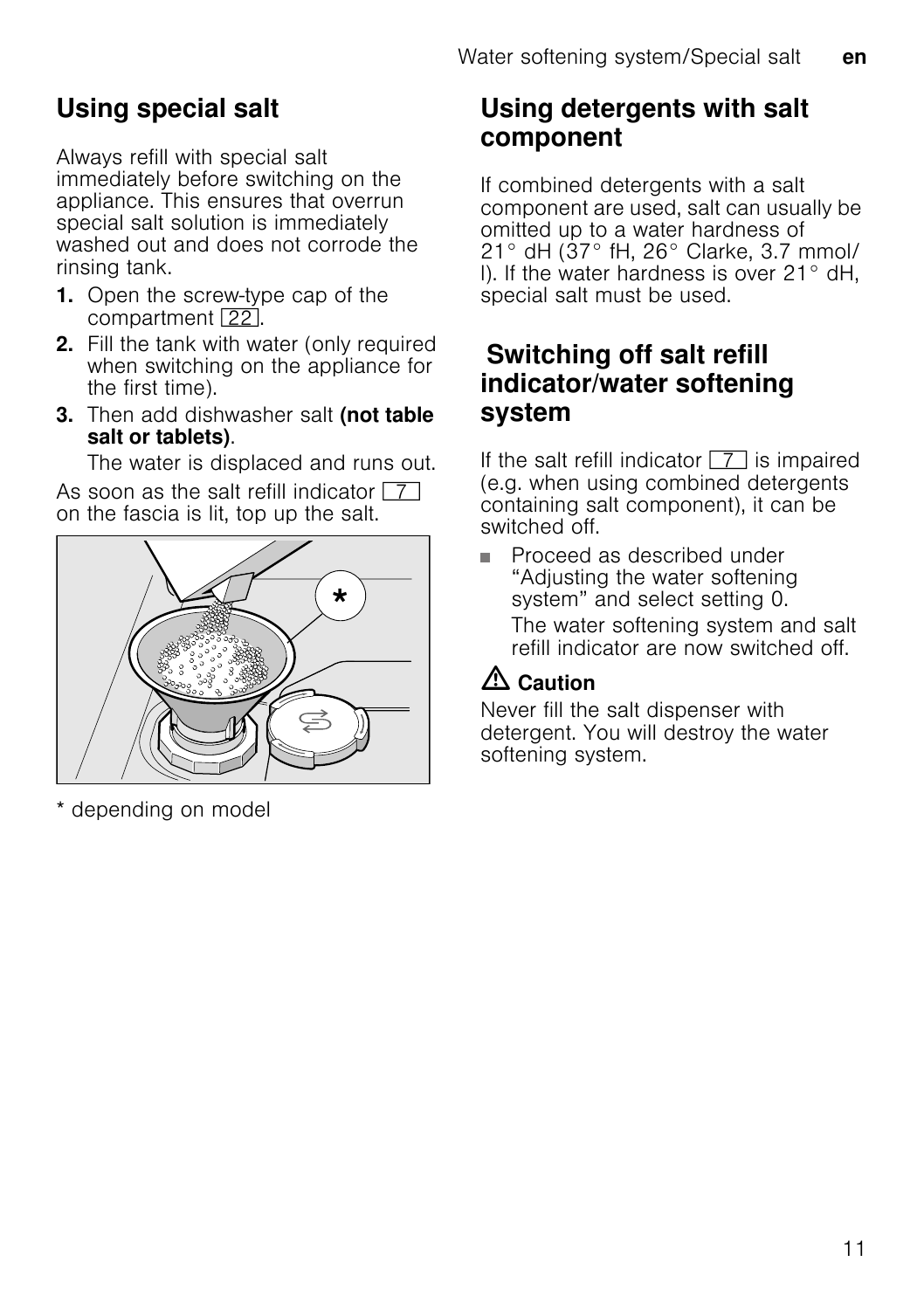# <span id="page-11-0"></span>**X** Rinse aid

As soon as the rinse-aid refill indicator  $\boxed{6}$  is lit on the fascia, there is still a rinse-aid reserve of 1-2 rinsing processes. Refill with rinse aid.

The rinse aid is required for stain-free utensils and clear glasses. Use only rinse aid for domestic dishwashers.

Combined detergents with rinse-aid component may be used up to a water hardness of 21° dH (37° fH, 26° Clarke, 3.7 mmol/l) only. If the water hardness is over 21° dH, rinse aid must be used.

**1.** Open the dispenser  $\boxed{25}$  by pressing and lifting the plate on the cover.

<span id="page-11-1"></span>

<span id="page-11-2"></span>2. Carefully pour rinse aid up to the max. mark in the filler opening.



- 3. Close cover until it clicks shut.
- 4. To prevent excessive foam formation during the next rinse cycle, remove any rinse aid which has run over with a cloth.

### <span id="page-11-3"></span>Setting amount of rinse aid

The amount of rinse aid dispensed can be set in 4 stages. Accordingly 0, 1, 2 or 3 displays are lit (see water hardness table).

Factory setting: 2.

Do not change the amount of rinse aid unless streaks (select lower setting) or water stains (select higher setting) are left on the utensils.

- 1. Close the door.
- 2. Switch on ON/OFF switch  $\boxed{1}$ . The Cleaning display  $\boxed{10}$  flashes.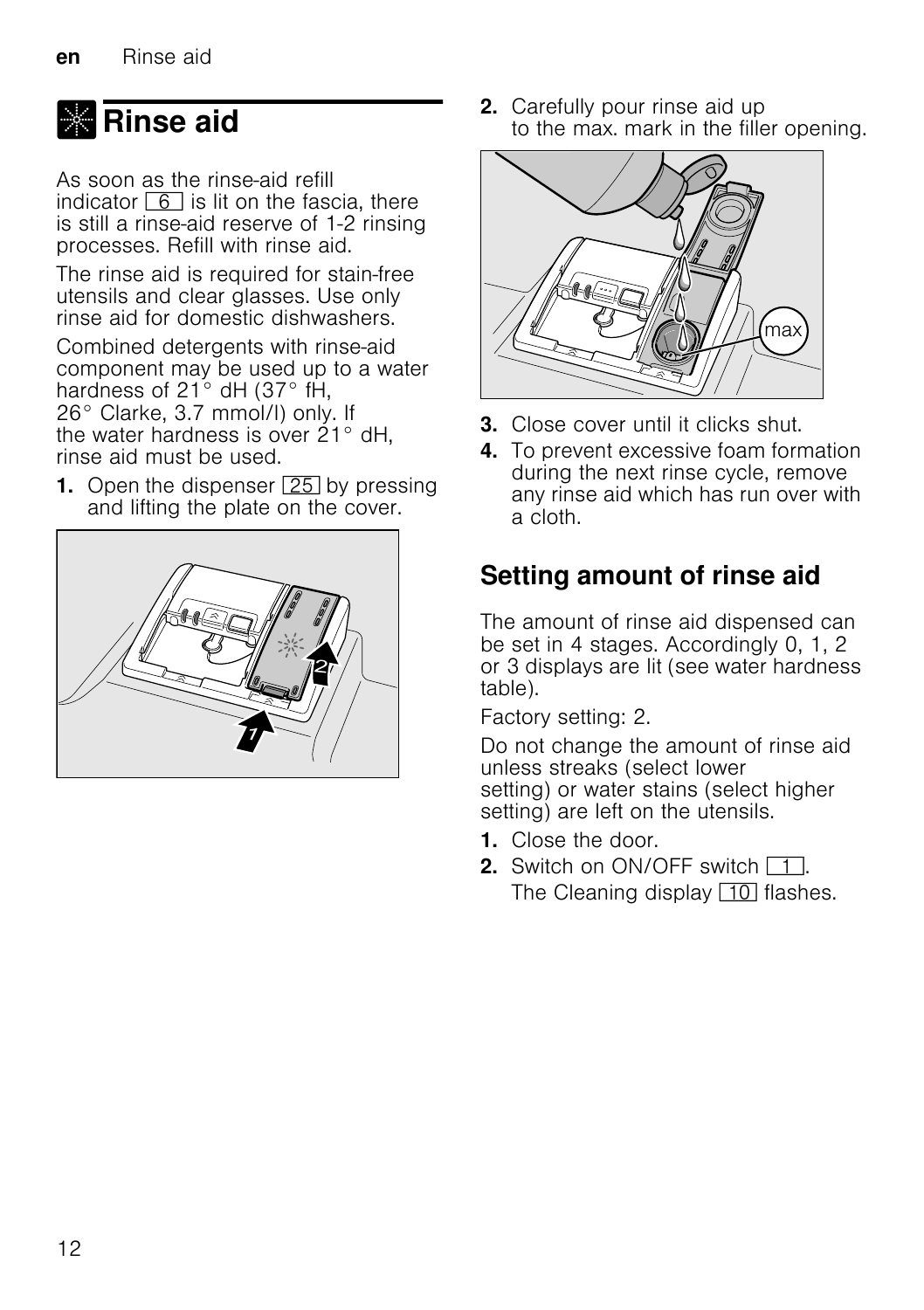- <span id="page-12-0"></span>3. Press and hold down the START button  $\boxed{3}$ .
- 4. Rotate programme selector  $\boxed{2}$  until the rinse aid refill indicator  $\boxed{6}$ flashes.
- 5. Release button.

The rinse aid refill indicator  $\boxed{6}$ flashes and the displays  $\boxed{9}$ and  $\boxed{8}$  are lit (= Setting 2).

#### To change the setting:

- **1.** Rotate programme selector  $\boxed{2}$  until the required setting has been selected.
- 2. Press START button  $\boxed{3}$ . The rinse-aid refill indicator  $\boxed{6}$  goes out. The selected setting is saved.

#### <span id="page-12-1"></span>Switching off rinse-aid refill indicator

If the rinse-aid refill indicator  $\boxed{6}$  is impaired (e.g. when using combined detergents containing rinse-aid component), it can be switched off.

■ Proceed as described under "Setting amount of rinse aid" and select setting 0.

The rinse aid refill indicator  $\boxed{6}$  is now switched off.

<span id="page-12-2"></span>

### Not suitable

- Cutlery and utensils made of wood.
- Delicate decorative glasses, craft and antique utensils. These decors are not dishwasher-proof.
- Plastic parts not resistant to heat.
- Copper and tin utensils.
- Utensils which are soiled with ash, wax, lubricating grease or ink.

Aluminium and silver parts have a tendency to discolour and fade during the wash cycle. Even some types of glass (e.g. crystal glass objects) may turn cloudy after many wash cycles.

### Glass and utensil damage

#### Causes:

- Glass type and glass production process.
- Chemical composition of the detergent.
- Water temperature of the wash programme.

#### Recommendation:

- Use only glasses and porcelain which the manufacturer designates as dishwasher-proof.
- Use a detergent which protects utensils.
- Take glass and cutlery out of the dishwasher as soon as possible after the programme ends.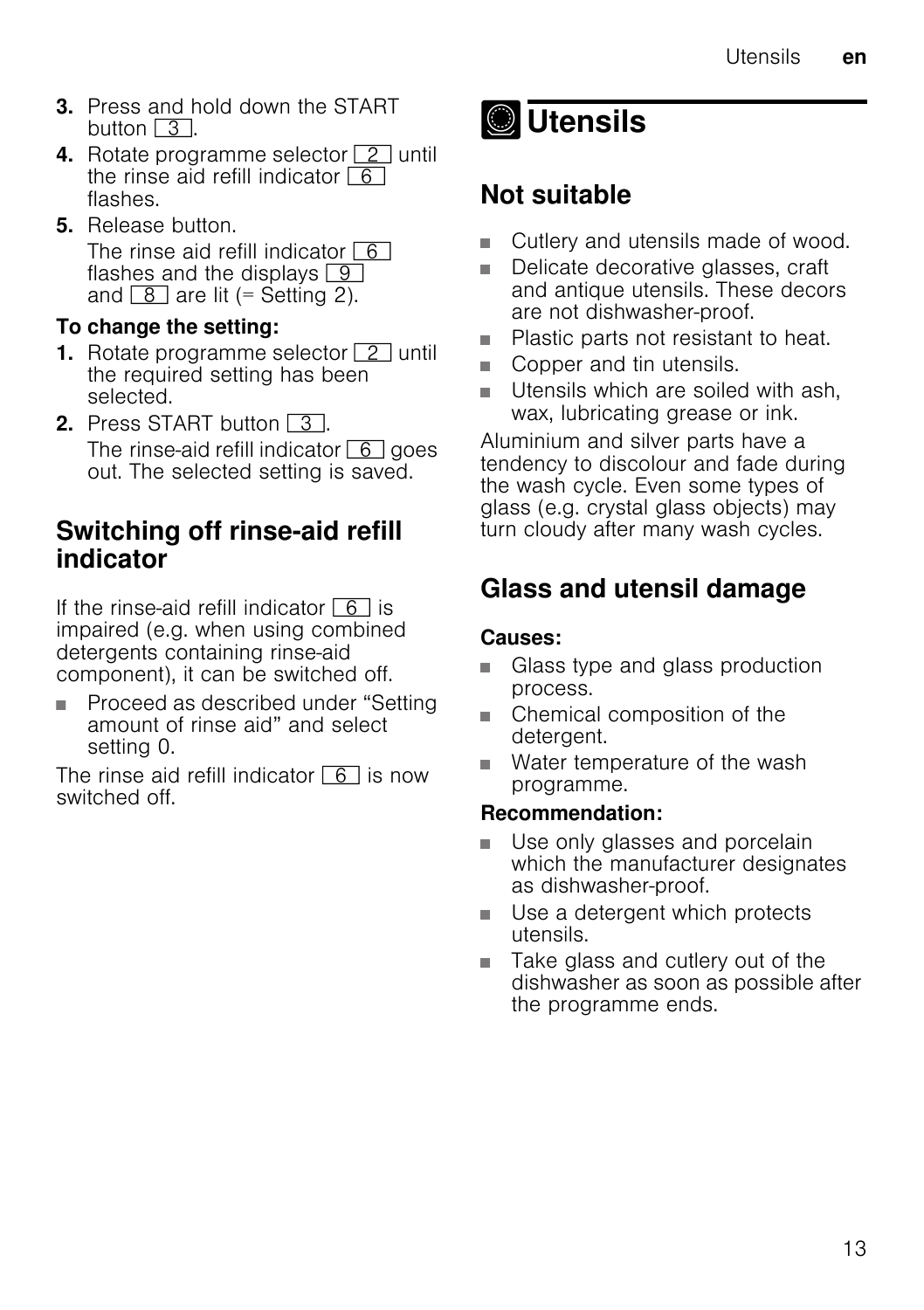## <span id="page-13-0"></span>Loading the dishwasher

- 1. Remove large food remnants. It is not necessary to prerinse utensils under running water.
- 2. Place the utensils so that
	- they are secure and cannot tip over.
	- all utensils with their openings face down.
	- parts with curves or indentations are at an angle, thereby allowing water to drain.
	- the spray arm  $\boxed{20}$  can still rotate freely.

Very small utensils should not be washed in the dishwasher, as they can easily fall out of the utensils basket  $\boxed{24}$ .

### Unloading the dishwasher

Hot utensils are sensitive to shock! Therefore, when the programme ends, leave the utensils to cool down in the dishwasher until they can be handled.

#### **Note**

When the programme ends, water droplets can still be seen inside the appliance. This does not affect the drying of the utensils.

## Basket 24



## Cutlery basket

You should always place cutlery unsorted with the points downwards.

To prevent injuries, place long, pointed implements and knives on the knife shelf.

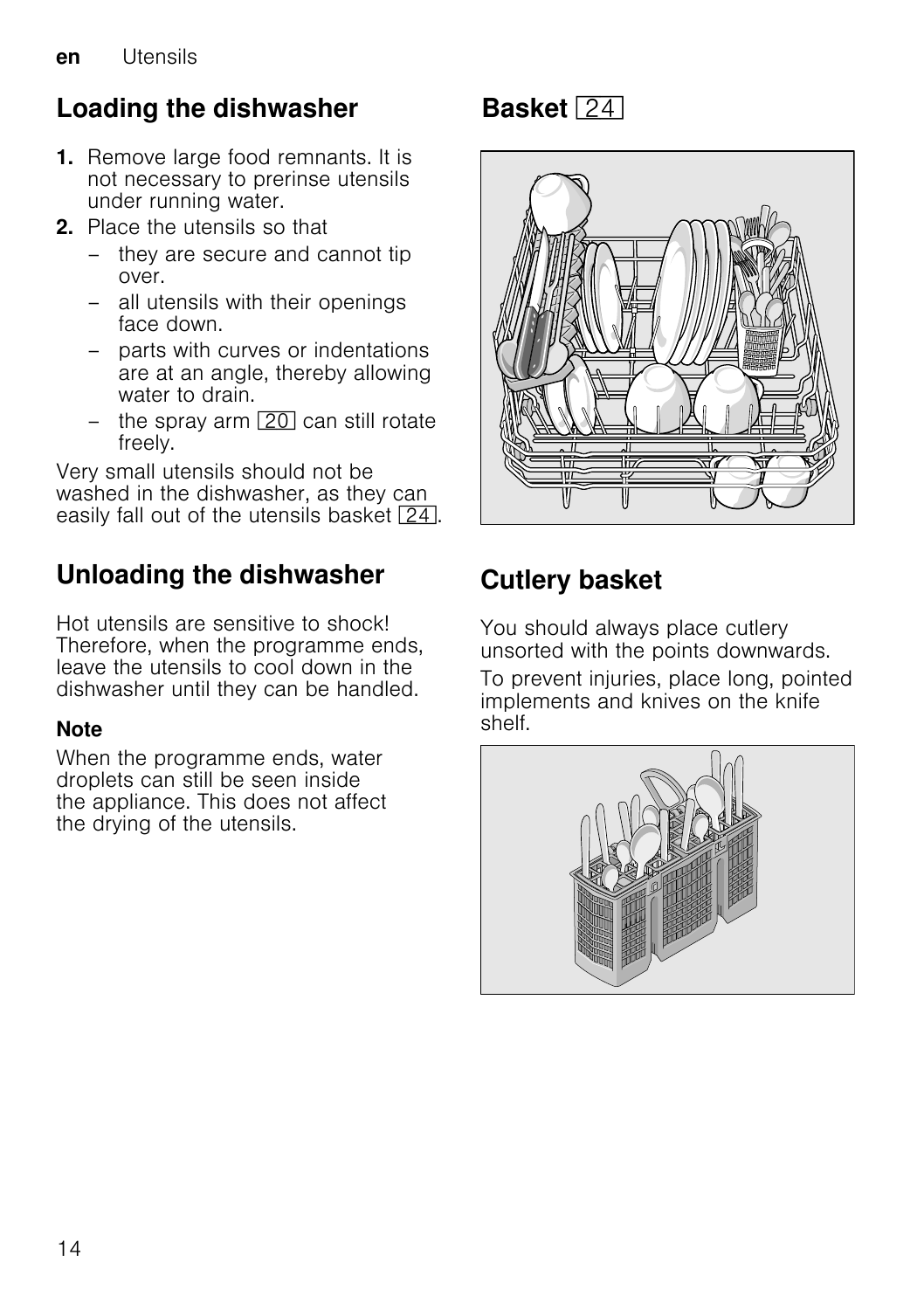### <span id="page-14-0"></span>Folding spikes \*

\* depending on model

The spikes can be folded down to improve arrangement of pans, bowls and glasses.



## Height of utensils

The maximum height of the utensils is 28 cm.

# **M** Detergent

You can use tablets as well as powder or liquid detergents for dishwashers, but never use washing-up liquid. The dosage can be individually adjusted with powder or a liquid detergent according to the degree of soiling. Tablets contain an adequately large amount of active ingredients for all cleaning tasks. Modern, powerful detergents predominantly use a low-alkaline formulation with enzymes. Enzymes break down starch and remove protein. To remove coloured stains (e.g. tea, ketchup), oxygen-based bleaching agents are generally used.

#### **Note**

To ensure a good washing result, always follow the instructions on the detergent packaging! If you have further questions, we recommend that you contact the detergent manufacturers' helpline.

 $\Delta$  Warning – Read and observe the safety information and instructions for use on the packaging for cleaning and rinsing agents.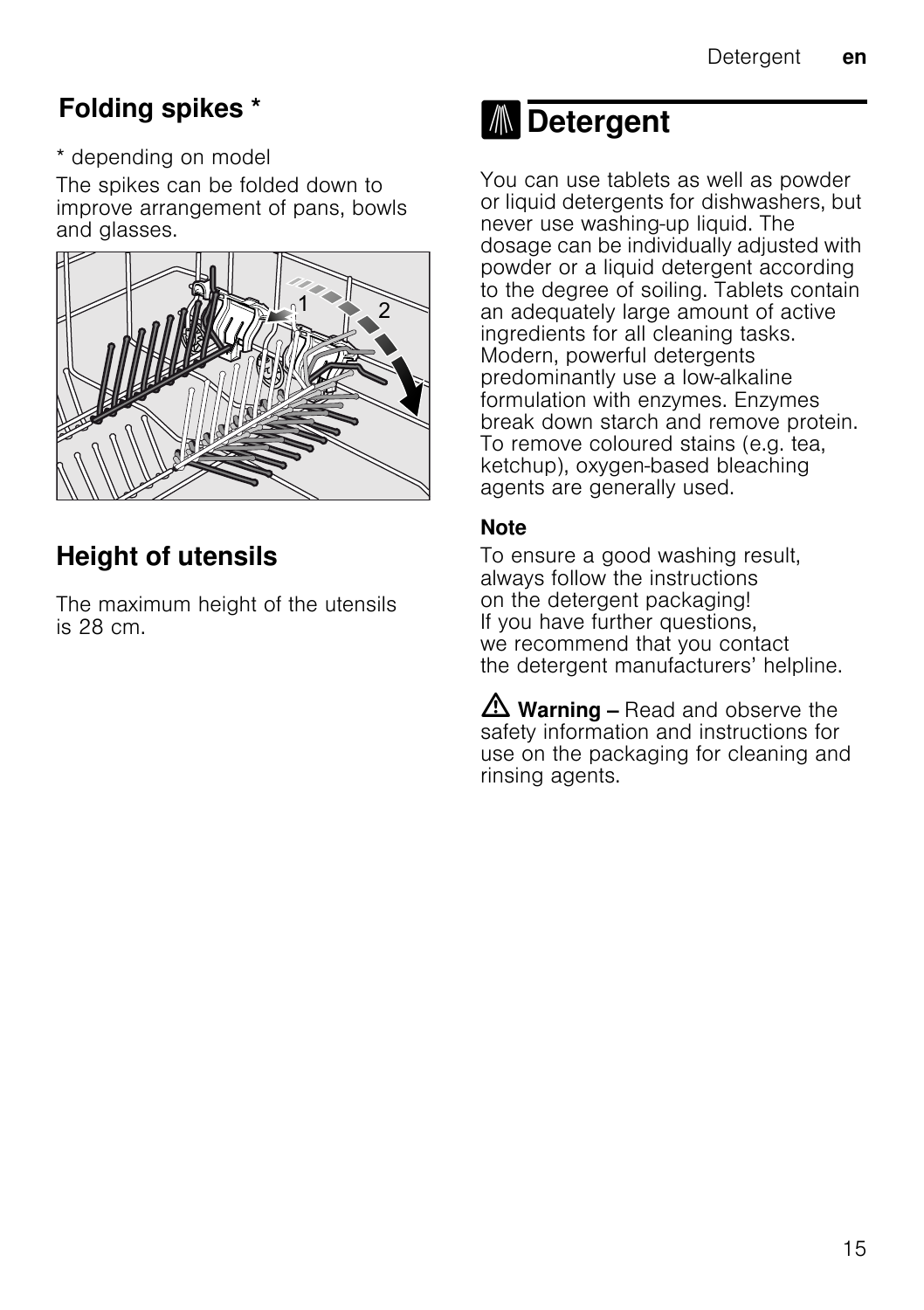## <span id="page-15-0"></span>Adding detergent

1. If the detergent dispenser  $\boxed{26}$  is still closed, press the lock  $\boxed{27}$  to open the detergent dispenser.

Pour detergent into the dry detergent dispenser  $\boxed{26}$  only (insert tablet flat, not on its edge).

Dosage: see manufacturer's instructions on the packaging. The graduated detergent dispenser  $\sqrt{26}$  helps you add the correct amount of powder or liquid detergent.



2. Close the cover on the detergent dispenser by sliding it up until the lock engages without difficulty.



The detergent dispenser opens automatically at the optimum time depending on the programme. The powder or liquid detergent is distributed in the appliance and is dissolved. The tablet falls into the appliance and dissolves.

#### Tip

If the utensils are only lightly soiled, slightly less than the indicated amount of detergent is usually adequate.

Suitable detergents and care products can be purchased online via our website or via customer service

(see back page).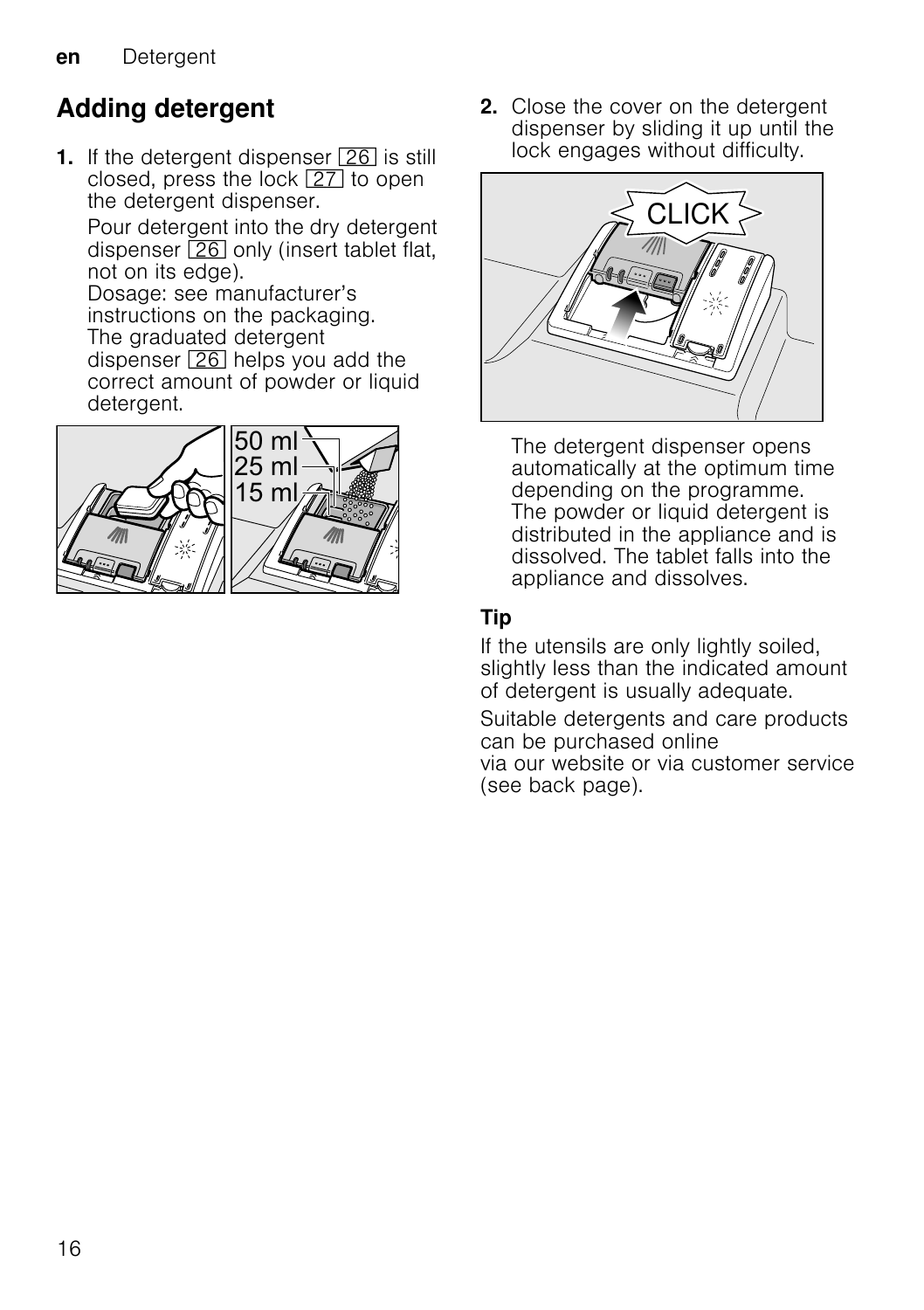### <span id="page-16-0"></span>Combination detergent

<span id="page-16-1"></span>Apart from conventional detergents (Solo), a number of products are offered with additional functions. These products contain not only the detergent but also rinse-aid and salt replacement substances (3in1) and, depending on the combination (4in1, 5in1, etc.), additional components such as glass protection or stainless steel cleaner. Combination detergents function only up to a specific degree of hardness (usually 26° Clarke). Over this limit salt and rinse-aid must be added.

As soon as combined detergents are used, the rinse programme is adjusted automatically to ensure the best possible rinsing and drying result.

#### <span id="page-16-2"></span>Notes

- You will obtain optimum rinsing and drying results by using solo detergents and applying salt and rinse aid separately.
- <span id="page-16-3"></span>■ If programmes are short, tablets may not have full cleaning effect due to different dissolving properties and there may even be undissolved detergent residue. It is recommended to use washing powder for these programmes.
- Even if the rinse-aid and/or salt refill indicator is lit, the rinse programme will run correctly with combined detergents.
- If using detergents in a water-soluble protective cover: Take hold of the cover with dry hands only and put the detergent into an absolutely dry detergent dispenser only, otherwise the detergent may stick.
- <span id="page-16-5"></span><span id="page-16-4"></span>■ If you switch from combined detergents to solo detergents, ensure that the water softening system and amount of rinse aid have been set to the correct value.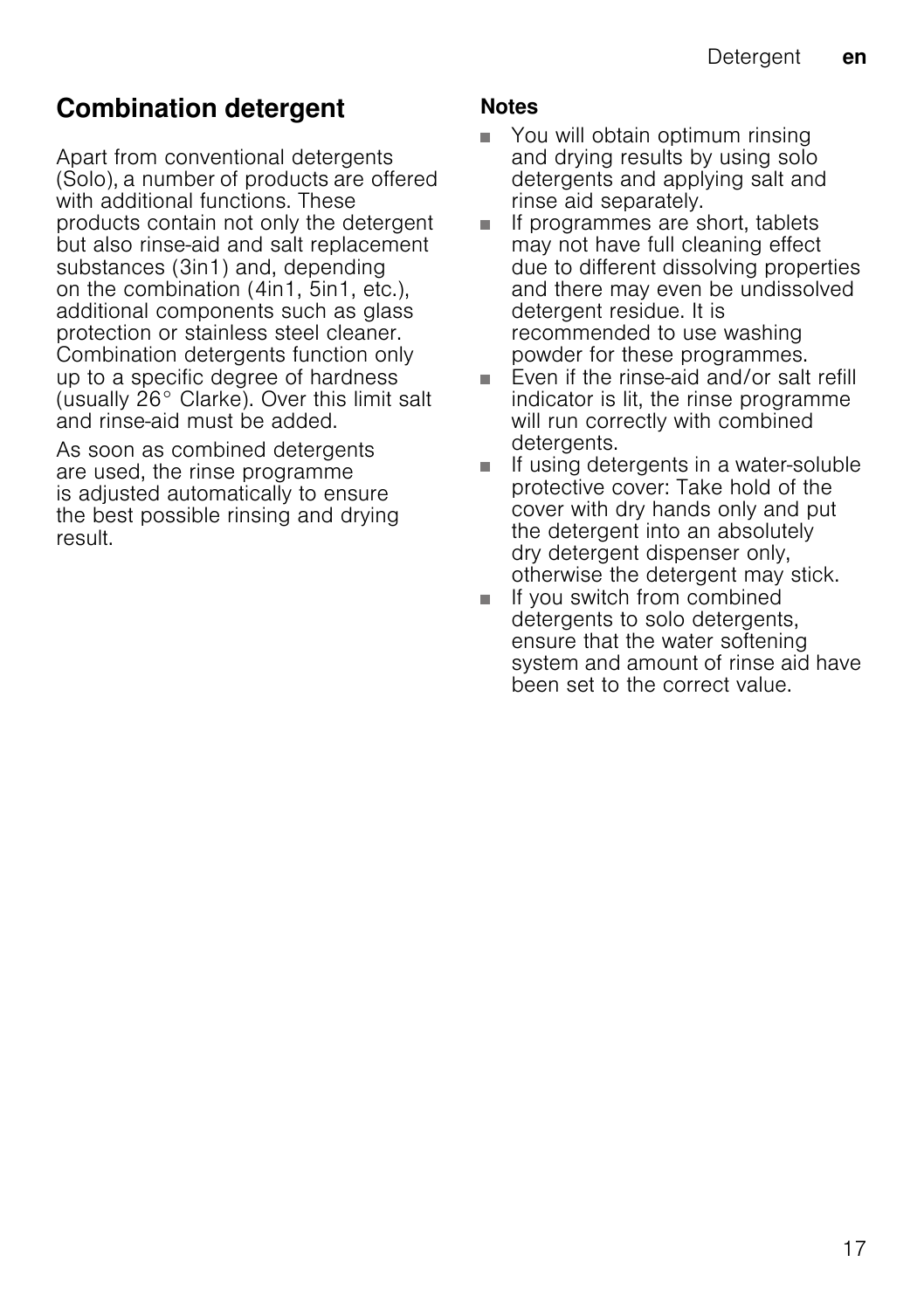# <span id="page-17-3"></span><span id="page-17-0"></span><sup>o</sup> Overview of programmes

The max. possible number of programmes is illustrated in this overview. The corresponding programmes and their arrangement can be found on the fascia.

<span id="page-17-4"></span><span id="page-17-2"></span><span id="page-17-1"></span>

| Type of utensils  Type of soiling                                    |                                                  | Programme                                                      | <b>Possible</b><br>additional<br>options                                       | Programme sequence                                                       |
|----------------------------------------------------------------------|--------------------------------------------------|----------------------------------------------------------------|--------------------------------------------------------------------------------|--------------------------------------------------------------------------|
| pots and pans,<br>non-sensitive                                      | very adhesive burned-<br>in or dried-on food     | $\overline{\mathbb{G}}/\overline{\mathbb{G}}$<br>Intensive 70° | all                                                                            | Prerinse<br>Clean 70°<br>Intermediate rinse<br>Final rinse 65°<br>Drying |
| utensils<br>and cutlery                                              | remnants containing<br>starch or protein         | $\widehat{\Xi} \backslash \widehat{\Xi}$<br>Normal 65°         | all                                                                            | Prerinse<br>Clean 65°<br>Intermediate rinse<br>Final rinse 65°<br>Drying |
| mixed utensils                                                       | part dried, common<br>household food<br>remnants | $\overline{\Xi}/\overline{\Xi}$<br>Normal 65°                  | all                                                                            | Prerinse<br>Clean 65°<br>Intermediate rinse<br>Final rinse 65°<br>Drying |
| and cutlery                                                          |                                                  | $\mathcal{F}^{\mathcal{F}}$ (eco<br>Eco 50°                    | all                                                                            | Prerinse<br>Clean 50°<br>Intermediate rinse<br>Final rinse 65°<br>Drying |
| sensitive utensils,<br>cutlery,<br>temperature-<br>sensitive plastic | slightly adhesive,<br>fresh food remnants        | $\Gamma$ / $\Gamma$<br>Gentle 40°                              | IntensivZone<br>Express Wash/<br>Speed Perfect<br>(VarioSpeed)<br>Extra drying | Prerinse<br>Clean 40°<br>Intermediate rinse<br>Final rinse 55°<br>Drying |
| and glasses                                                          |                                                  | 말 \ 은<br>Quick 45°                                             | Extra drying                                                                   | Clean 45°<br>Intermediate rinse<br>Final rinse 55°                       |
| all types<br>of utensils                                             | cold rinsing,<br>intermediate cleaning           | 帶 / 帶<br>Prerinse                                              | none                                                                           | Prerinse                                                                 |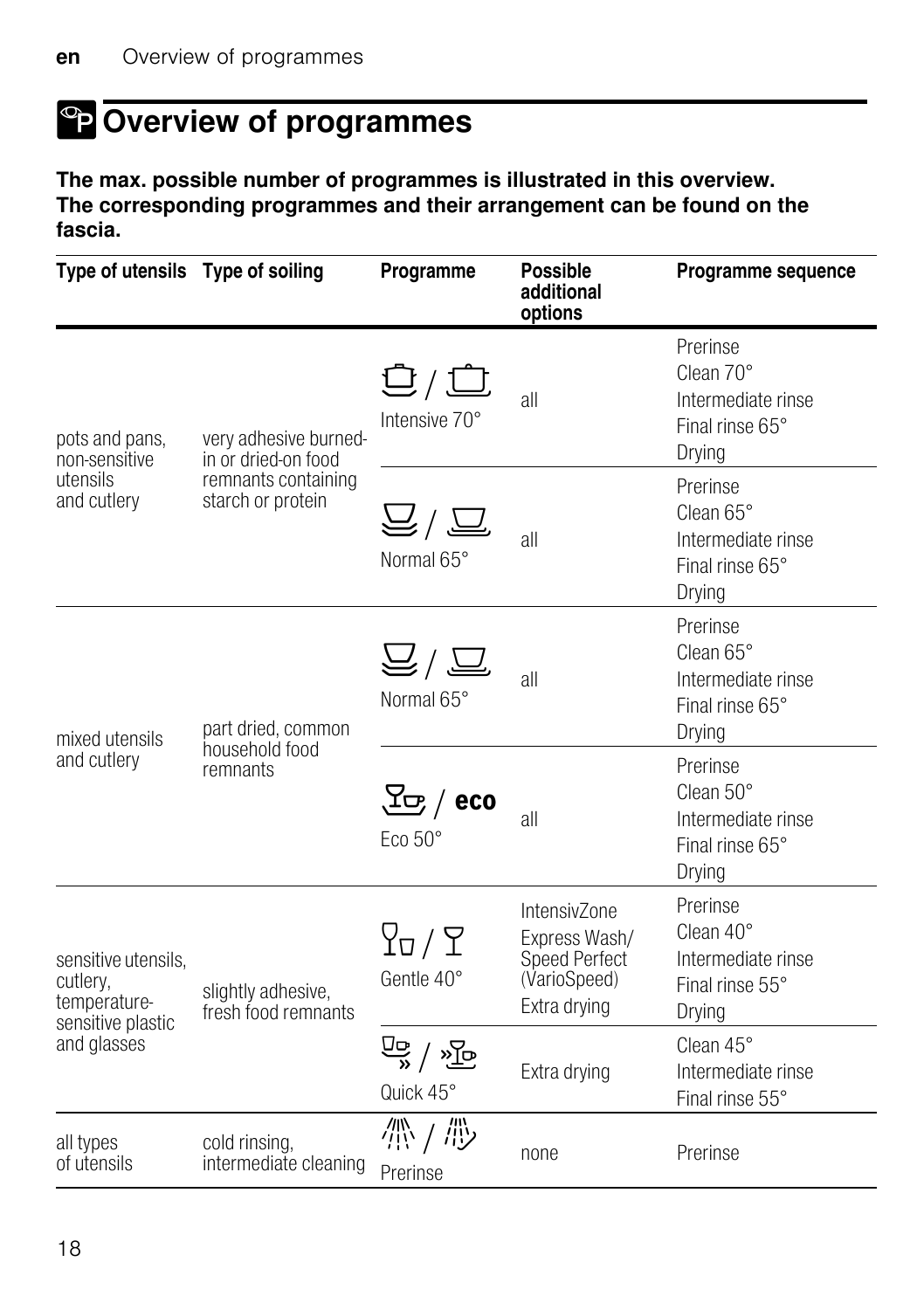## <span id="page-18-0"></span>Programme selection

You can select a suitable programme according to the type of utensils and degree of soiling.

### Information for test institutes

Test institutes receive the information for comparability tests (e.g. according to EN60436).

<span id="page-18-1"></span>These are the conditions for conducting the tests, however these are not the results or consumption values.

Request by e-mail to:

dishwasher@test-appliances.com

<span id="page-18-2"></span>The product number (E no.) and the production number (FD) are required which you can find on the rating plate [28] on the appliance door.

# <span id="page-18-3"></span>**PT** Additional options

\* depending on model

Additional options can be set with the buttons  $\boxed{5}$ .

## $\mathbb{C}$  Express Wash/ Speed Perfect/ (VarioSpeed) \*

<span id="page-18-4"></span>This function can reduce the running time by approx. 20% to 50% depending on the selected rinse programme. To obtain optimum cleaning and drying results at a reduced running time, water and energy consumption are increased.

# $\boxed{\triangle}$  Hygiene \*

The temperature is increased during the cleaning process. This increases the hygiene status. This additional option is ideal for cleaning e.g. chopping boards and baby bottles.

# [Si<sup>+</sup>] Extra drying \*

An increased temperature during the final rinse and an extended drying phase ensure that even plastic parts dry better. There is a slight increase in the energy consumption.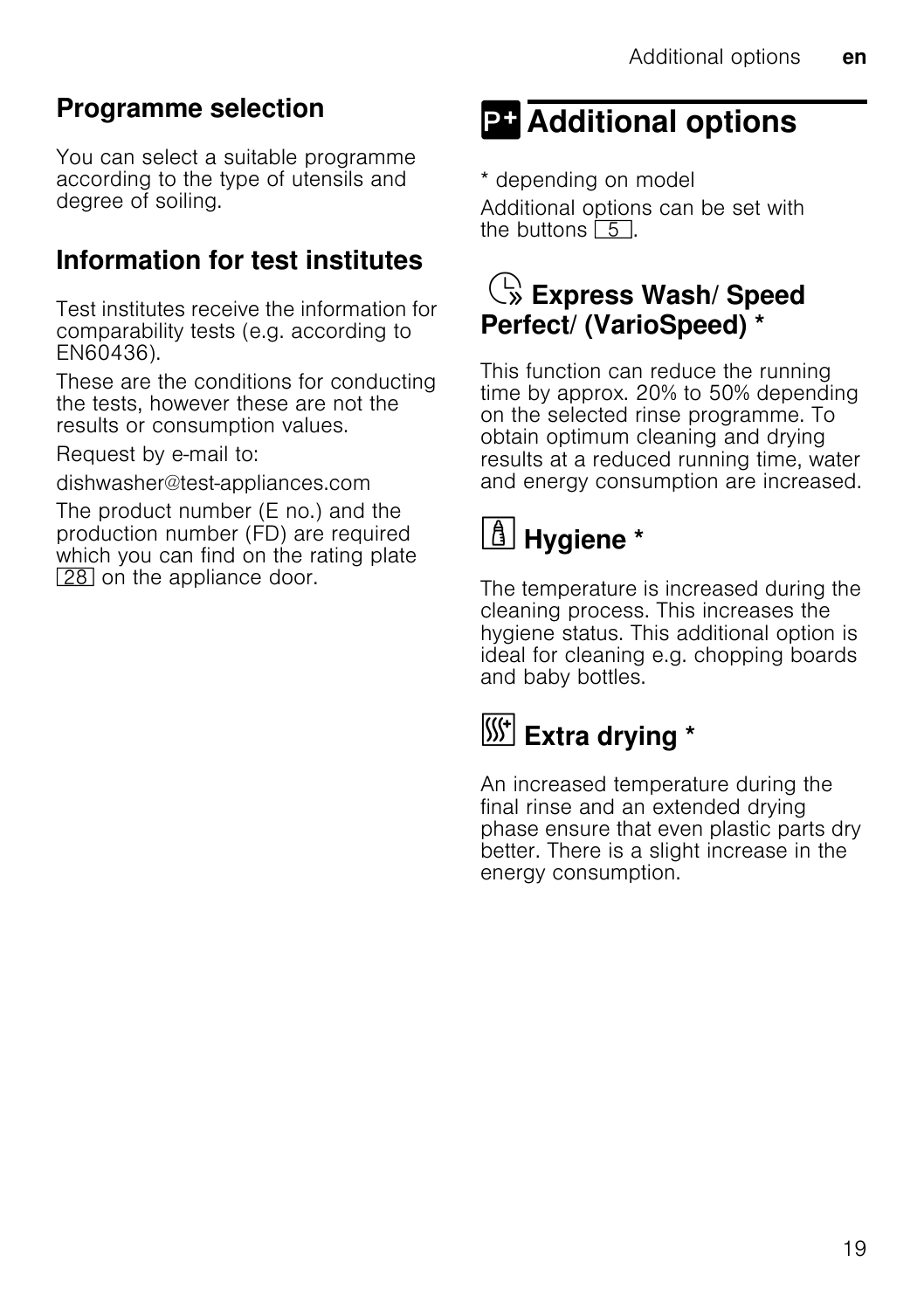## <span id="page-19-0"></span>**Sy** Operating the appliance

### Programme data

<span id="page-19-1"></span>The programme data (consumption values) can be found in the summary of instructions. This data refers to normal conditions and the water hardness set value 2. Different influencing factors such as water temperature or mains pressure may result in deviations.

### Aqua sensor \*

\* depending on model

The Aqua sensor is an optical measuring device (light barrier) which measures the turbidity of the rinsing water.

The Aqua sensor is used according to the programme. If the Aqua sensor is active, "clean" rinsing water can be transferred to the next rinse bath and water consumption can be reduced by 2–4 litres. If the turbidity is greater, the water is drained and is replaced with fresh water. In the automatic programmes the temperature and running time can also be adjusted to the degree of soiling.

### Switching on the appliance

- 1. Turn on the tap fully.
- 2. Close the door.
- **3.** Switch on ON/OFF switch  $\boxed{1}$ . The Cleaning display  $\boxed{10}$  flashes.
- 4. Rotate programme selector  $\boxed{2}$ to the required programme.
- **5.** Press START button  $\boxed{3}$ . The Cleaning display  $\boxed{10}$  is lit. The programme starts running.

#### **Note**

#### - for environmentally friendly operation of the dishwasher:

<span id="page-19-2"></span>The Eco 50° programme is a particularly environmentally friendly programme. According to EU regulation 1016/2010 it is the "Standard programme" which is the most efficient standard cleaning cycle for cleaning normally soiled utensils in terms of the combined energy and water consumption for cleaning these types of utensils.

### Timer programming \*

\* depending on model

You can delay the start of the programme by 3, 6 or 9 hours.

- **1.** Switch on ON/OFF switch  $\boxed{1}$ .
- 2. Keep pressing the Preselected starting time button  $\boxed{4}$  until the appropriate display 3h, 6h or 9h is lit.
- 3. Press START button 3, timer programming is activated.
- 4. To delete the preselected starting time, keep pressing the Preselected starting time button  $\boxed{4}$  until none of the displays 3h, 6h or 9h is lit. You can change your programme selection at any time until the programme starts.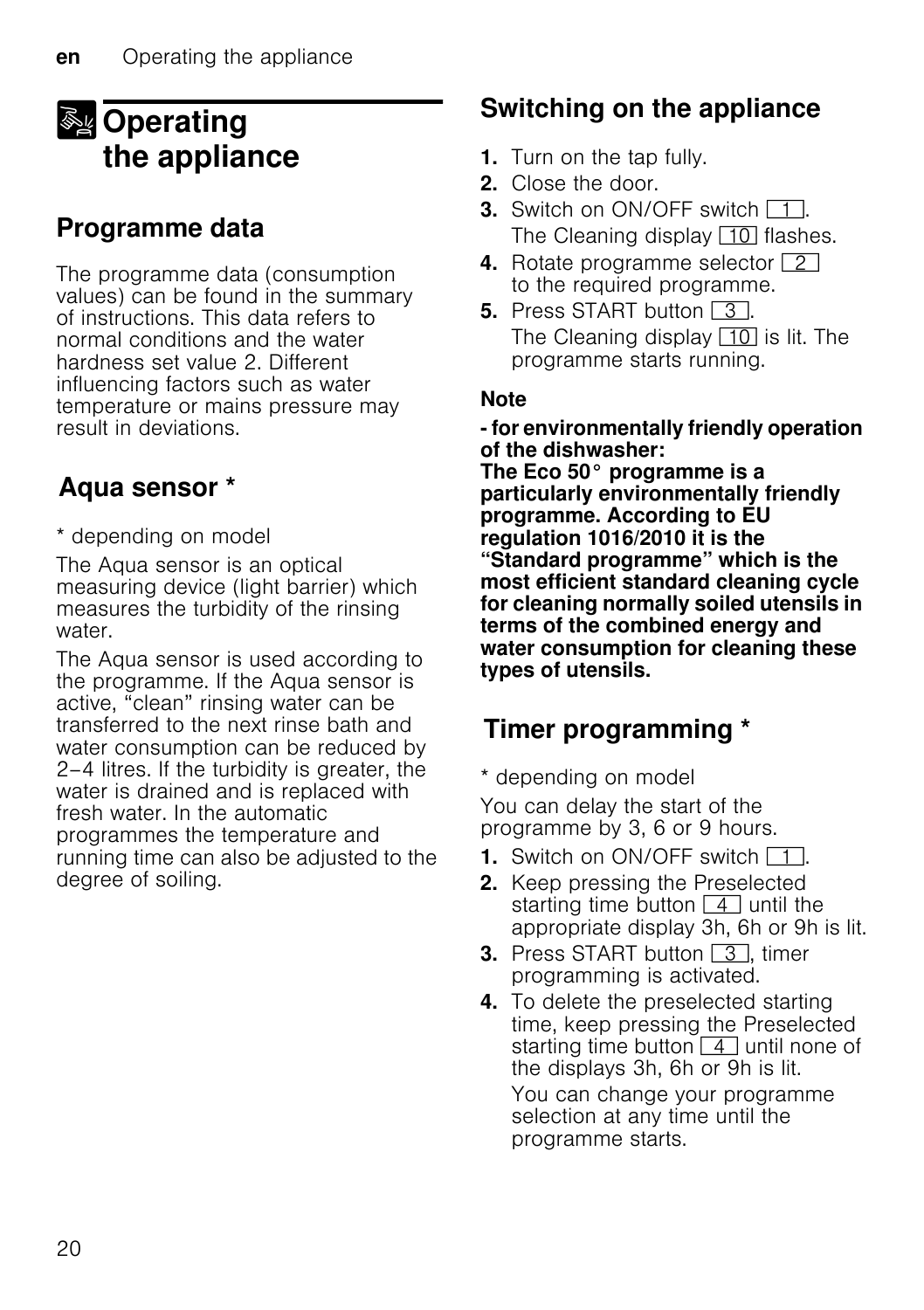### <span id="page-20-0"></span>End of programme

The programme has ended when neither of the two displays  $\boxed{9}$  or  $\boxed{10}$  is lit.

#### **Note**

To save energy, the dishwasher automatically switches off after the end of the programme.

### Interrupting the programme

**1.** Switch off ON/OFF switch  $\boxed{1}$ . The LEDs go out. The programme is saved.

If the door was opened on an appliance which has a warm water connection or is heated, first leave the door ajar for several minutes and then close. Otherwise, expansion (pressure) may cause the appliance door to spring open or water to run out of the appliance.

**2.** To continue the programme, switch on the ON/OFF switch  $\boxed{1}$  again.

#### Terminating the programme (Reset)

- **1.** Press START button  $\boxed{3}$  for approx. 3 sec. until all displays go out.
- 2. The remaining programme sequence for draining the residual water takes approx. 1 minute.

### <span id="page-20-1"></span>Changing the programme

When the START button  $\boxed{3}$  has been pressed, the programme cannot be changed.

The only way a programme can be changed is by Cancel programme (Reset).

### Intensive drying

The final rinse uses a higher temperature which improves the drying result. The running time may increase slightly. (Caution if utensils are delicate!)

- 1. Close the door.
- 2. Switch on  $ON/OFF$  switch  $\boxed{1}$ The Cleaning display  $\boxed{10}$  flashes.
- 3. Press and hold down the START button  $\boxed{3}$
- 4. Rotate programme selector  $\boxed{2}$  until the "Check water supply" display **8** flashes.
- 5. Release button.

#### To change the setting:

- 1. By rotating the programme selector  $\boxed{2}$ , you can switch on intensive drying (Dry display  $\boxed{9}$ is lit) or switch off intensive drying (Dry display  $\boxed{9}$  is not lit).
- **2.** Press START button  $\boxed{3}$ . The setting is saved.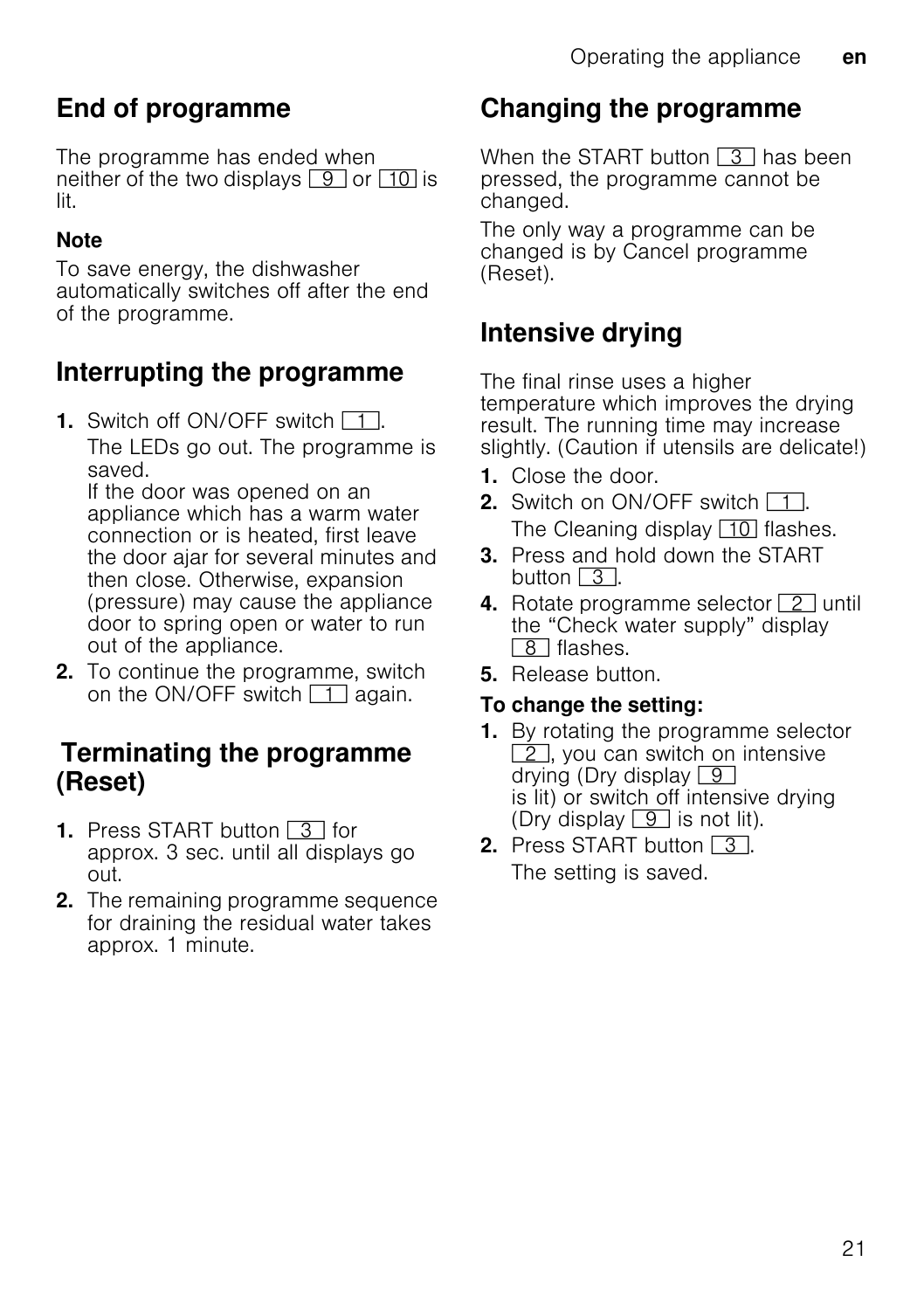## <span id="page-21-0"></span>**22 Cleaning and** maintenance

A regular inspection and maintenance of your machine will help to prevent faults. This saves time and prevents problems.

#### Overall condition of the machine

■ Check spray arm for grease and limescale deposits.

If you find such deposits:

■ Fill detergent dispenser with detergent. Start the appliance without utensils in the programme with the highest rinsing temperature.

Clean the appliance with detergents/ appliance cleaners which are particularly suitable for use with dishwashers.

- To extend the life of your appliance, clean the appliance regularly with a special dishwasher detergent.
- <span id="page-21-1"></span>To ensure that the door seal always remains clean and hygienic, regularly clean it with a damp cloth and a little washing-up liquid.
- If the appliance is switched off for a prolonged period, leave the door ajar to prevent the formation of an unpleasant odour.

Never use a steam cleaner to clean your dishwasher. The manufacturer is not liable for any consequential damage.

Regularly wipe the front of the appliance and fascia with a damp cloth; water and a little washing up liquid are adequate. Do not use sponges with a rough surface or abrasive detergents, as these could scratch the surfaces.

Stainless steel appliances: To prevent corrosion, avoid using sponge cloths or wash them out thoroughly several times before using for the first time.

## $\triangle$  Warning – Health hazard

Never use other domestic detergents, e.g. containing chlorine!

### Special salt and rinse aid

■ Check the refill indicators  $\boxed{7}$  and  $\boxed{6}$ . If required, refill salt and/or rinse aid.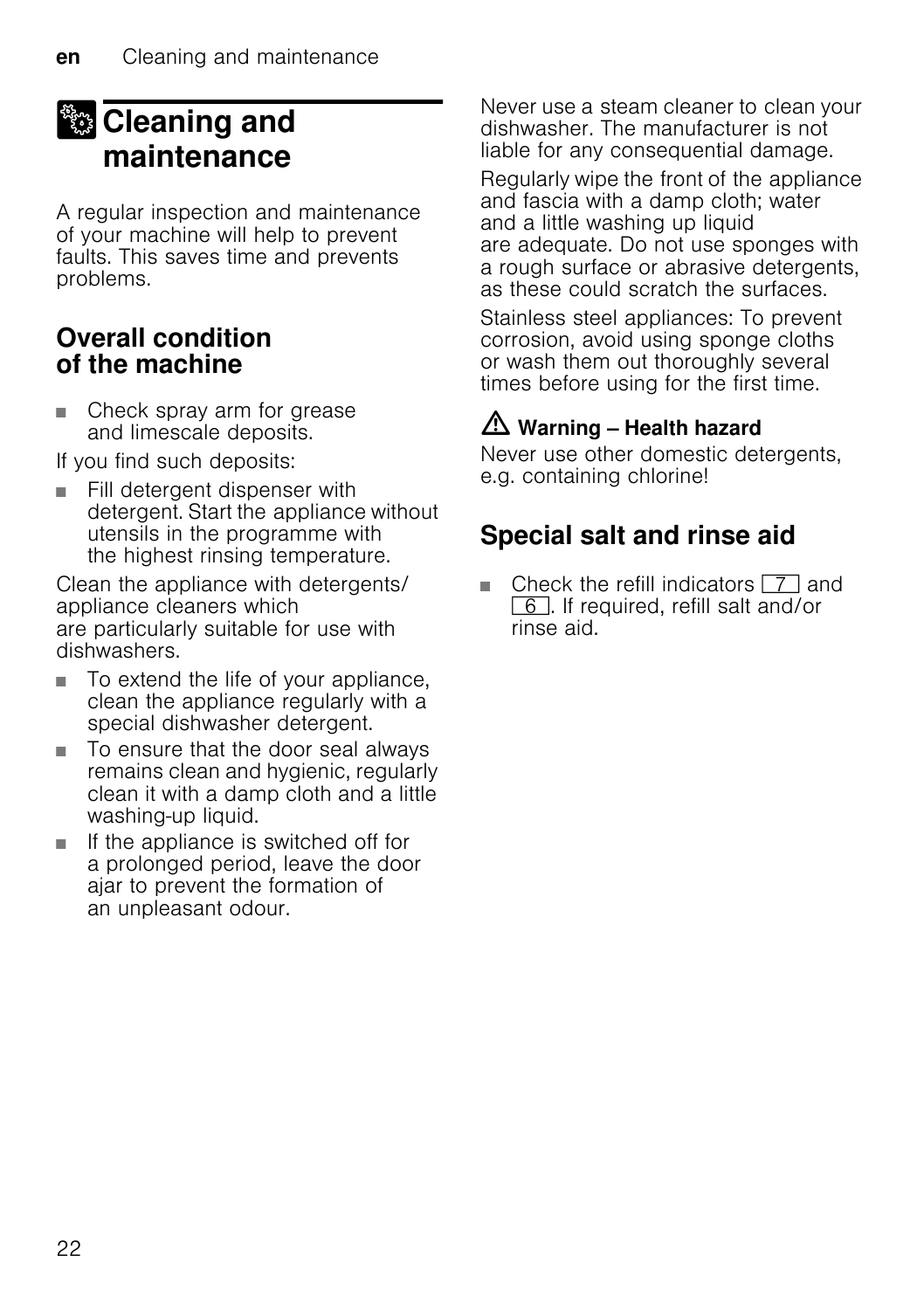### <span id="page-22-0"></span>**Filters**

The filters  $[21]$  keep large foreign objects in the rinsing water away from the pump. These foreign objects may occasionally block the filters.

The filter system consists of a coarse filter, a flat fine filter and a microfilter.

- 1. After each washing cycle check the filters for residue.
- 2. Unscrew filter cylinder as illustrated and take out filter system.





- **3.** Remove any residue and clean filters under running water.
- 4. Re-install filter system in reverse sequence and ensure that the arrow marks are opposite each other after closing the filter system.

### Spray arm

Limescale and dirt from the rinsing water may block nozzles and the bearing assemblies of the spray arm  $\boxed{20}$ .

- 1. Check outlet nozzles on the spray arm for blockages.
- 2. Remove the spray arm upwards.



- **3.** Clean the spray arm under running water.
- 4. Lock the spray arm into position.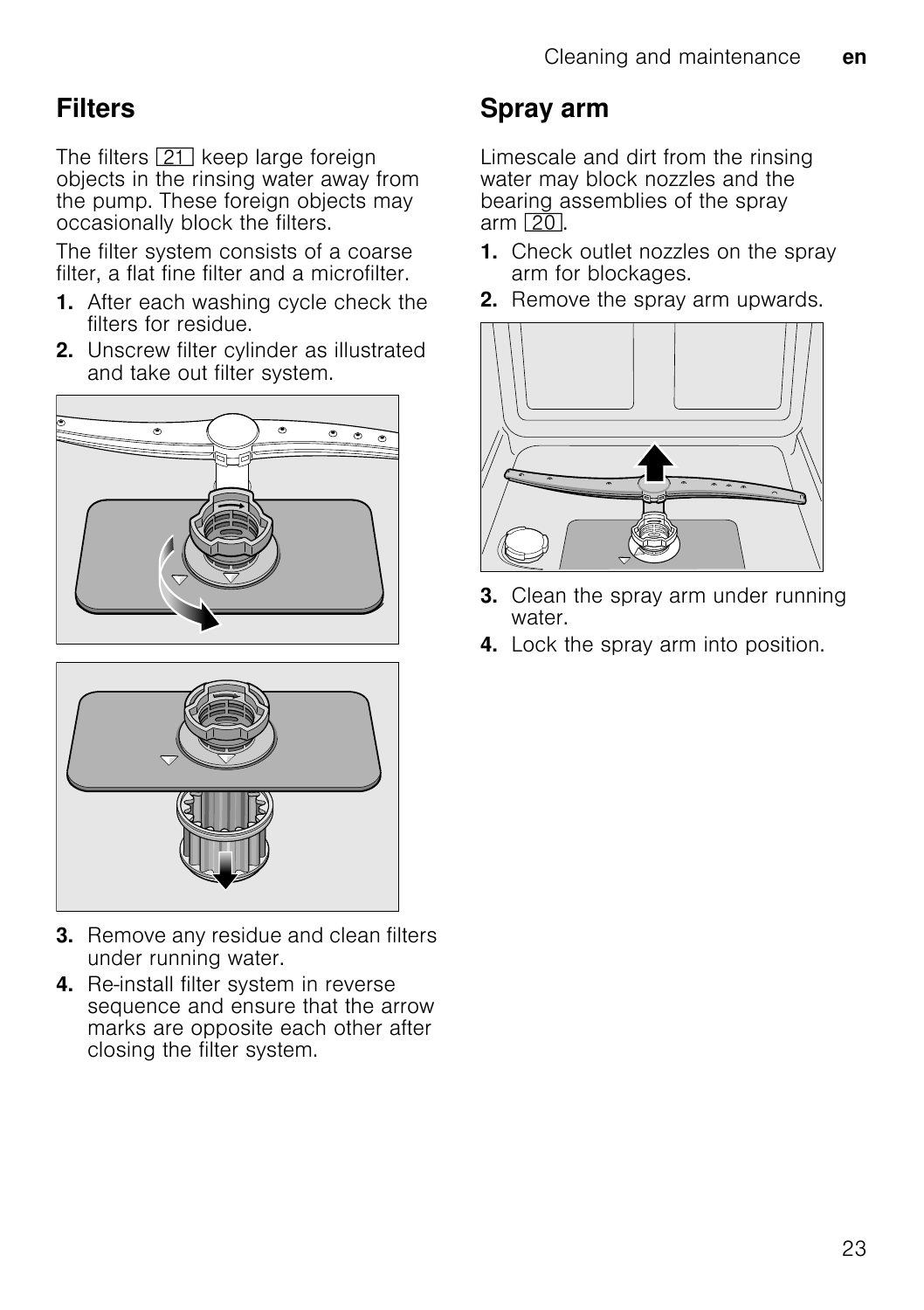# **2** Fault, what to do?

Experience has shown that you can rectify most faults which occur in daily operation yourself. This ensures that the machine is quickly available to you again. In the following overview you can find possible causes of malfunctions and helpful information for rectifying them.

#### **Note**

If the appliance stops during dishwashing or does not start for no obvious reason, first run the Abort programme function (Reset). (See chapter entitled "Operating the appliance")

 $\triangle$  Warning – Don't forget: Repairs may be carried out by technicians only. If a component has to be replaced, ensure that only original spare parts are used. Improper repairs or use of non-original spare parts may cause considerable damage and put the user at considerable risk.

### Waste water pump

Large food remnants or foreign objects which were not captured by the filters may block the waste water pump. The rinsing water will then be above the filter

#### $\triangle$  Warning – Risk of cuts!

When cleaning the waste water pump. ensure that you do not injure yourself on pieces of broken glass or pointed implements.

In this case:

- 1. First disconnect the appliance from the power supply.
- 2. Remove the filters [21].
- **3.** Scoop out water, use a sponge if required.
- 4. Loosen screws on the pump cover (Torx T 20) and pull off.





- 5. Check inner compartment and remove any foreign objects.
- **6.** Place pump cover in the original position, press down and screw tight.
- 7. Install filters.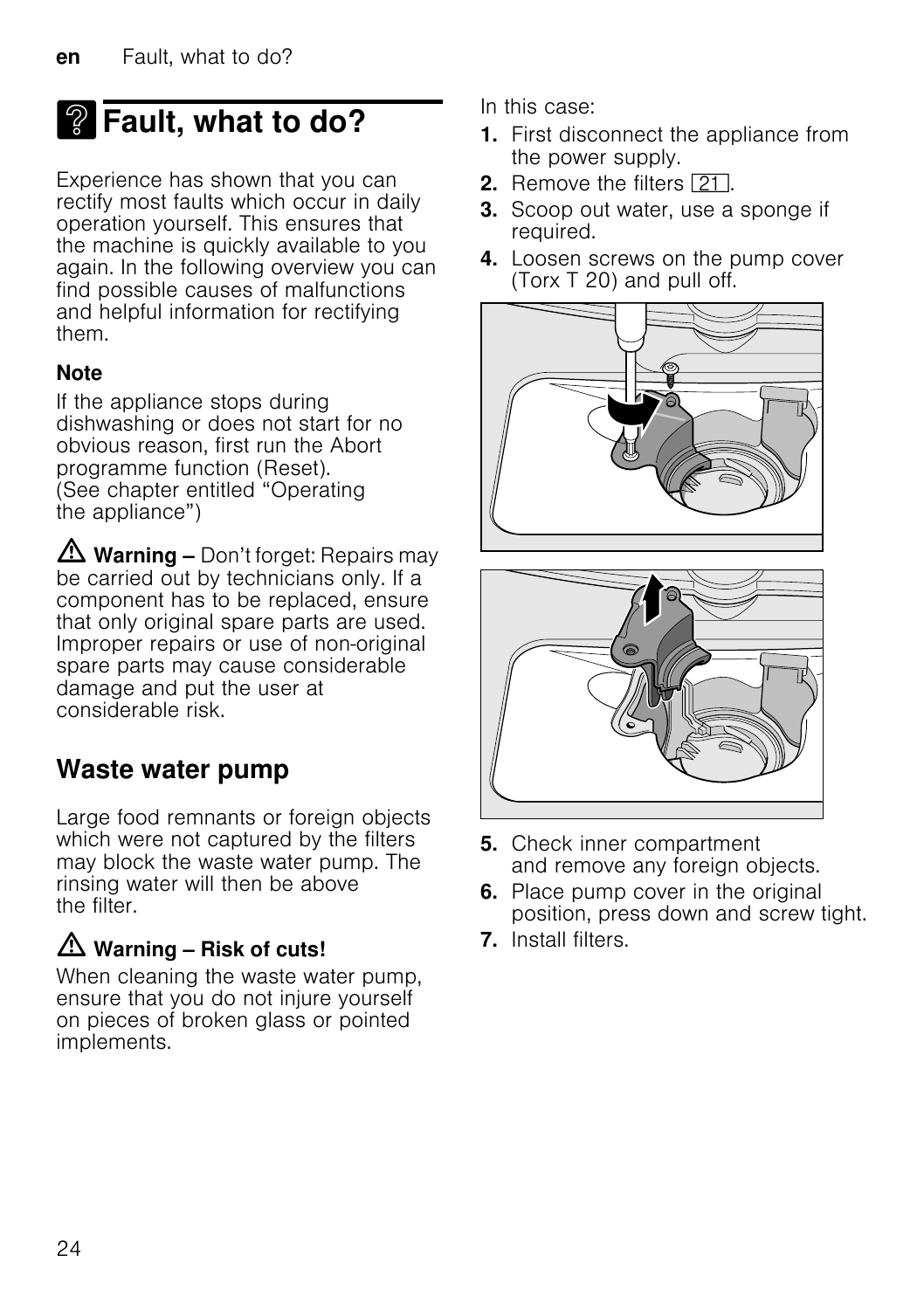## Fault table

| <b>Fault</b>                          | Cause                                                                                      | <b>Remedial action</b>                                                                                                                       |
|---------------------------------------|--------------------------------------------------------------------------------------------|----------------------------------------------------------------------------------------------------------------------------------------------|
| "Check water supply"                  | Supply hose kinked.                                                                        | Install supply hose without kinks.                                                                                                           |
| display $\boxed{8}$ lights up.        | Tap turned off.                                                                            | Turn on the tap.                                                                                                                             |
|                                       | Tap jammed or calcified.                                                                   | Turn on the tap.                                                                                                                             |
|                                       |                                                                                            | Flow rate must be min. 10 I/min.<br>when water supply is open.                                                                               |
|                                       | Filter in the water supply blocked.                                                        | Switch off the appliance and pull out<br>the mains plug. Turn off the tap. Unscrew<br>water connection.                                      |
|                                       |                                                                                            |                                                                                                                                              |
|                                       |                                                                                            | Clean filter in the supply hose. Screw water<br>connection on again. Check for leaks.<br>Reconnect power supply. Switch on<br>the appliance. |
| Fault code E: I'I is lit.             | Water protection system                                                                    | Turn off tap.                                                                                                                                |
| Fault code $E: I5$ is lit.            | activated.                                                                                 | Call customer service and mention the fault                                                                                                  |
| Fault code $E: 15$ is lit.            | Constant water inflow.                                                                     | code.                                                                                                                                        |
| Error code $E:ZZ$ is lit.             | Filters 21 are soiled                                                                      | Clean filters.                                                                                                                               |
|                                       | or blocked.                                                                                | (See Cleaning and maintenance)                                                                                                               |
| Error code $E:Z$ <sup>4</sup> is lit. | Waste water hose<br>is blocked or kinked.                                                  | Install hose without kinks, remove any<br>residue.                                                                                           |
|                                       | Siphon connection still sealed.                                                            | Check connection to siphon and open<br>if required.                                                                                          |
|                                       | Cover on the waste water pump                                                              | Lock cover correctly.                                                                                                                        |
|                                       | loose.                                                                                     | (See Waste water pump)                                                                                                                       |
| Error code $E:25$ is lit.             | Waste water pump blocked<br>or cover on the waste water<br>pump is not locked in position. | Clean pump and lock cover correctly. (See<br>Waste water pump)                                                                               |
| Error code $E:Z$ 7 is lit.            | Mains voltage too low.                                                                     | Not an appliance fault, have the mains<br>voltage and electrical installation checked.                                                       |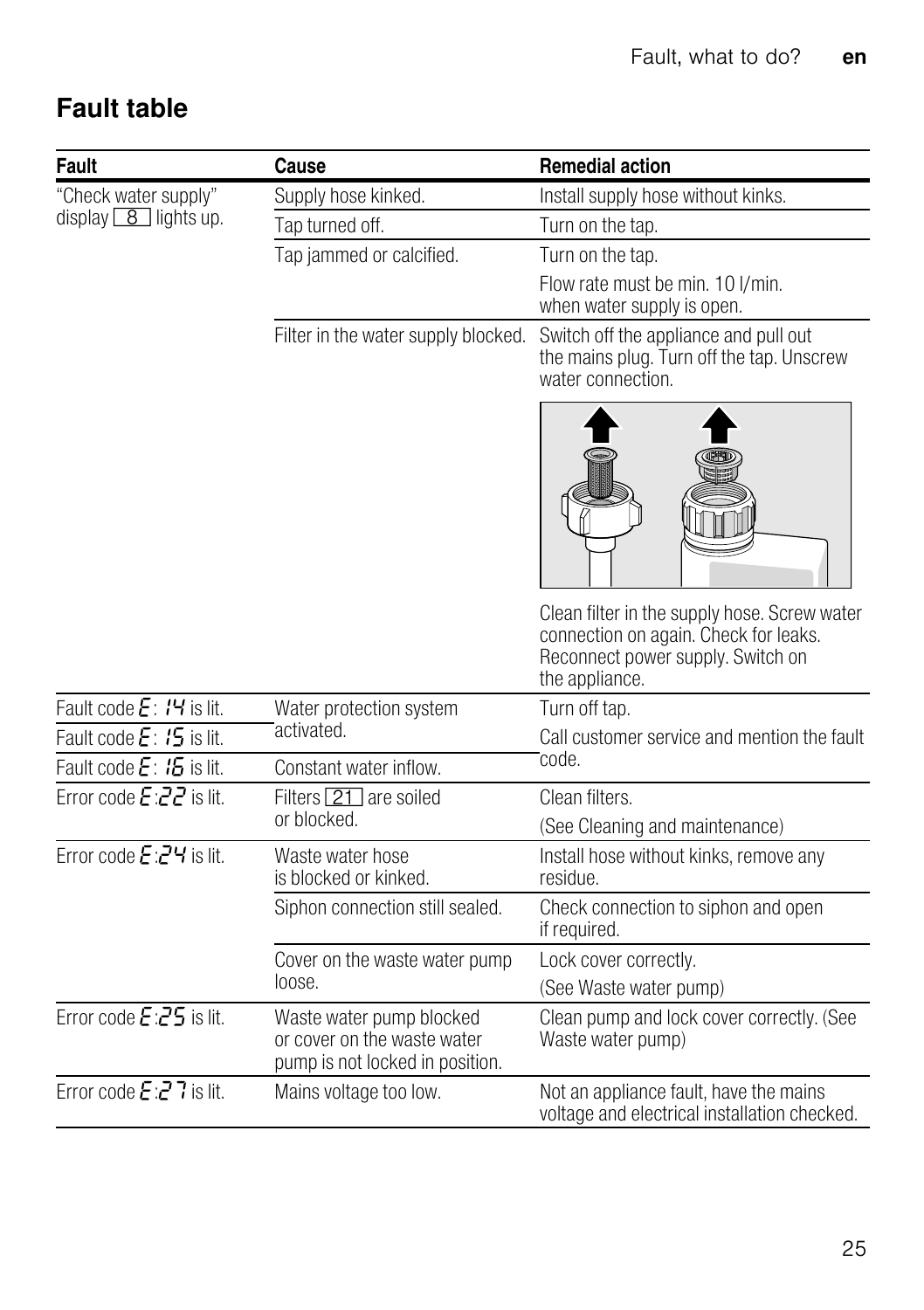| Fault                                                             | Cause                                                               | <b>Remedial action</b>                                                                                                                              |
|-------------------------------------------------------------------|---------------------------------------------------------------------|-----------------------------------------------------------------------------------------------------------------------------------------------------|
| A different error code is<br>indicated on the digital<br>display. | A technical fault has probably<br>occurred.                         | Switch off appliances with the ON/OFF<br>switch $\boxed{1}$ . After a short time restart<br>the appliance.                                          |
| (E:D I to E:30)                                                   |                                                                     | If the problem recurs, turn off the tap and<br>pull out the mains plug.                                                                             |
|                                                                   |                                                                     | Call customer service and mention the error<br>code.                                                                                                |
| Display flashes.                                                  | Door not closed properly.                                           | Close the door. Ensure that no objects<br>(utensil, fragrance dispenser) are protruding<br>over the basket and preventing the door<br>from closing. |
| Refill indicator for salt   7                                     | No rinse aid.                                                       | Refill rinse aid.                                                                                                                                   |
| and/or rinse-aid $\boxed{6}$ is lit.                              | No salt.                                                            | Refill with special salt.                                                                                                                           |
|                                                                   | Sensor does not detect salt<br>tablets.                             | Use different special salt.                                                                                                                         |
| Refill indicator for salt 7<br>and/or rinse-aid $\boxed{6}$       | Refill indicator switched off.                                      | Activation/deactivation (see chapter Water<br>softening system/Special salt or Rinse aid).                                                          |
| is not lit.                                                       | There is still enough special salt/<br>rinse aid available.         | Check refill indicator, levels.                                                                                                                     |
| Water is left<br>in the appliance at the end                      | Filter system or area under<br>the filters $\boxed{21}$ is blocked. | Clean filters and area underneath (see<br>Waste water pump).                                                                                        |
| of the programme.                                                 | The programme has not yet<br>ended.                                 | Wait until programme ends or reset (see<br>Terminating the programme).                                                                              |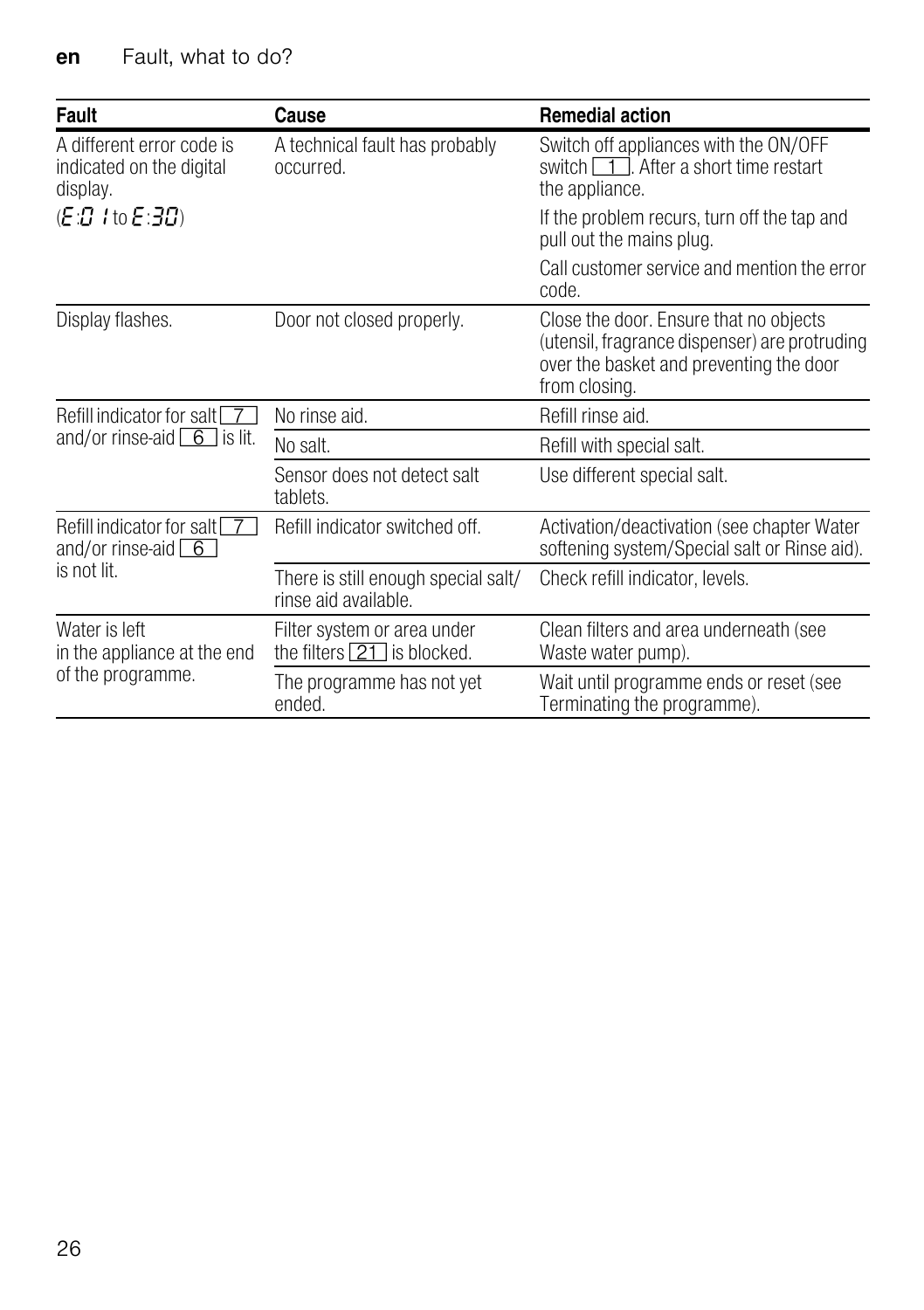| <b>Fault</b>                                 | Cause                                                                      | <b>Remedial action</b>                                                                                                                                                                                                                   |
|----------------------------------------------|----------------------------------------------------------------------------|------------------------------------------------------------------------------------------------------------------------------------------------------------------------------------------------------------------------------------------|
| Utensils not dry.                            | No or too little rinse aid in<br>the dispenser.                            | Refill rinse aid.                                                                                                                                                                                                                        |
|                                              | Programme selected without<br>drying.                                      | Select programme with drying (see<br>Overview of programmes, Programme<br>sequence).                                                                                                                                                     |
|                                              | Water collecting in depressions<br>on the utensils and cutlery.            | Arrange utensils in a sloping position,<br>arrange affected utensils as sloping<br>as possible.                                                                                                                                          |
|                                              |                                                                            |                                                                                                                                                                                                                                          |
|                                              | The combined detergent used<br>has a poor drying performance.              | Use different combination detergent with<br>better drying performance. Use of rinse aid<br>also increases the drying performance.                                                                                                        |
|                                              | Intensive drying to increase<br>drying not activated.                      | Activate intensive drying (see Operating<br>the appliance)                                                                                                                                                                               |
|                                              | Utensils were removed too early<br>or drying process had not ended<br>yet. | Wait until program ends or wait until 30 min<br>after program ends before removing<br>utensils.                                                                                                                                          |
|                                              | The eco rinse aid used has a poor<br>drying performance.                   | Use a proprietary rinse aid. Eco products are<br>much less effective.                                                                                                                                                                    |
| Plastic utensils not dry.                    | Special properties of plastic.                                             | Plastic has a lower heat storage capacity<br>and therefore dries less well.                                                                                                                                                              |
| Cutlery not dry.                             | Cutlery not arranged properly<br>in the cutlery basket.                    | Separate cutlery if possible, prevent contact<br>points.                                                                                                                                                                                 |
| Appliance interior wet after<br>rinse cycle. | No appliance fault.                                                        | On account of the "Condensation drying"<br>principle, water droplets are physically<br>induced and required in the container. The<br>humidity in the air condenses on the inner<br>walls of the dishwasher, drains and is<br>pumped out. |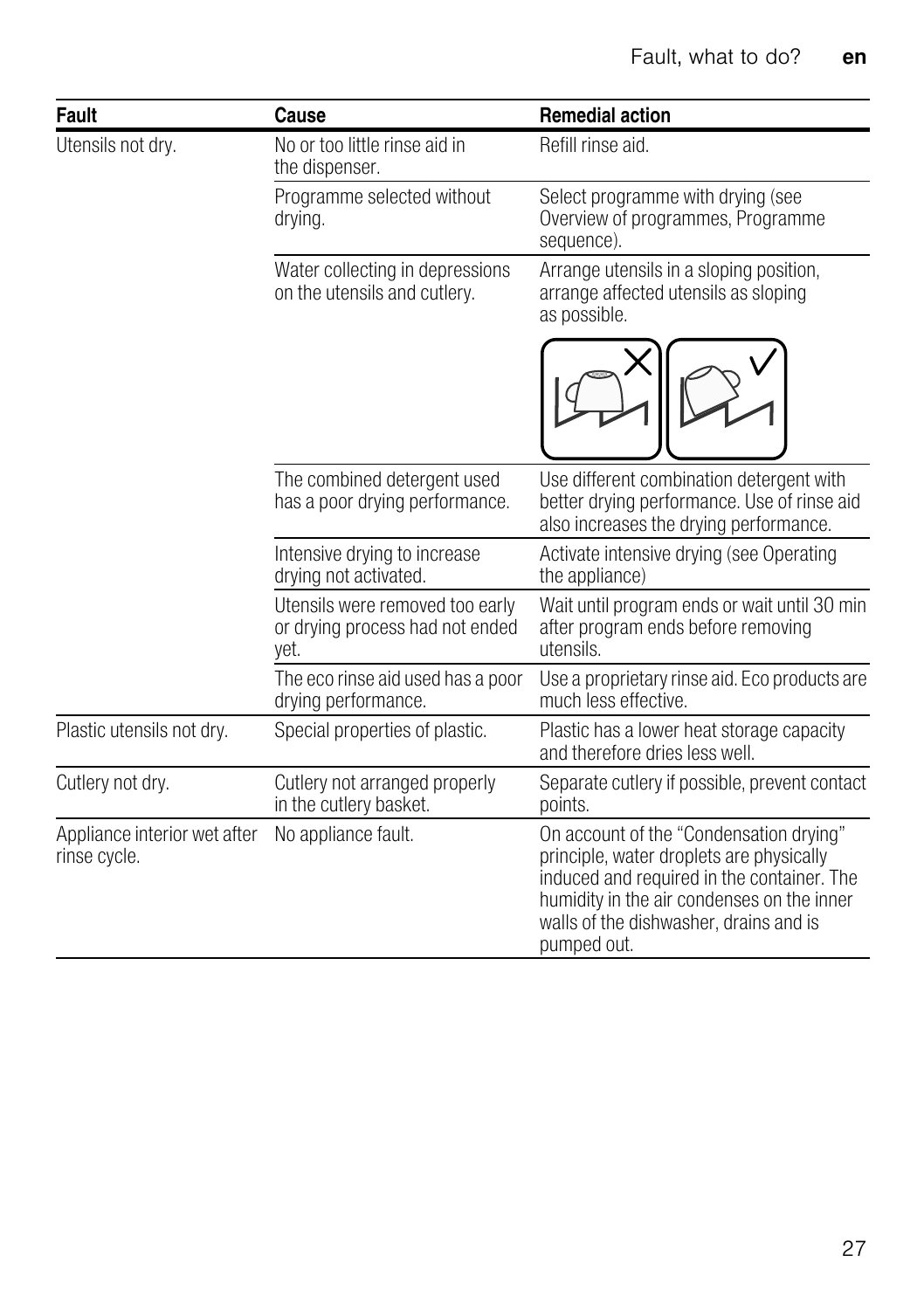| Fault                             | Cause                                                                                                                     | <b>Remedial action</b>                                                                                                                                     |
|-----------------------------------|---------------------------------------------------------------------------------------------------------------------------|------------------------------------------------------------------------------------------------------------------------------------------------------------|
| Food remnants<br>on the utensils. | Utensils placed too closely<br>together, utensils basket<br>overfilled.                                                   | Arrange utensils with adequate clearance<br>between them ensuring that the spray jets<br>can reach the surface of the utensils.<br>Prevent contact points. |
|                                   | Spray arm rotation obstructed.                                                                                            | Arrange utensils so that the spray arm can<br>rotate without obstruction.                                                                                  |
|                                   | Spray arm nozzles blocked.                                                                                                | Clean the spray arm nozzles                                                                                                                                |
|                                   |                                                                                                                           | (see Cleaning and maintenance).                                                                                                                            |
|                                   | Filters 21 dirty.                                                                                                         | Clean filters (see Cleaning and<br>maintenance).                                                                                                           |
|                                   | Filters 21 inserted incorrectly<br>and/or not engaged.                                                                    | Insert and engage filters correctly.                                                                                                                       |
|                                   | Rinse programme too weak.                                                                                                 | Select a more intensive rinse programme.                                                                                                                   |
|                                   | Utensils precleaned too intensely;<br>sensors therefore decide on                                                         | Do not prerinse utensils. Remove only large<br>food remnants.                                                                                              |
|                                   | weak programme sequence.<br>Stubborn soiling cannot be<br>completely removed.                                             | Recommended programme Eco 50°<br>or Intensive.                                                                                                             |
|                                   | Tall narrow receptacles in corner<br>areas are not rinsed adequately.                                                     | Do not place hollow receptacles too<br>obliquely and do not place in the corner<br>area.                                                                   |
| Detergent residue                 | Detergent dispenser cover<br>blocked by utensils and therefore<br>does not open fully.                                    | Detergent dispenser cover must not be<br>obstructed by utensils.                                                                                           |
|                                   | Detergent dispenser cover<br>blocked by the tablet.                                                                       | Tablet must be inserted flat and not upright.                                                                                                              |
|                                   | Tablets used in the quick or short<br>programme.                                                                          | Dissolving time of tablets too long for<br>a quick or short programme.                                                                                     |
|                                   | Dissolving time of the detergent<br>is not reached in the selected<br>short programme.                                    | Use a detergent powder or select a more<br>intensive programme.                                                                                            |
|                                   | Washing effect and dissolving<br>performance are reduced after<br>a prolonged storage time<br>or detergent is very lumpy. | Change detergent.                                                                                                                                          |
| Water stains on plastic<br>parts. | Droplet formation on plastic<br>surface is physically unavoidable.                                                        | Use a more intensive programme (more<br>water changes).                                                                                                    |
|                                   | After drying, water stains are<br>visible.                                                                                | Arrange utensils in a sloping position.<br>Use rinse aid.                                                                                                  |
|                                   |                                                                                                                           | If required, increase softening setting.                                                                                                                   |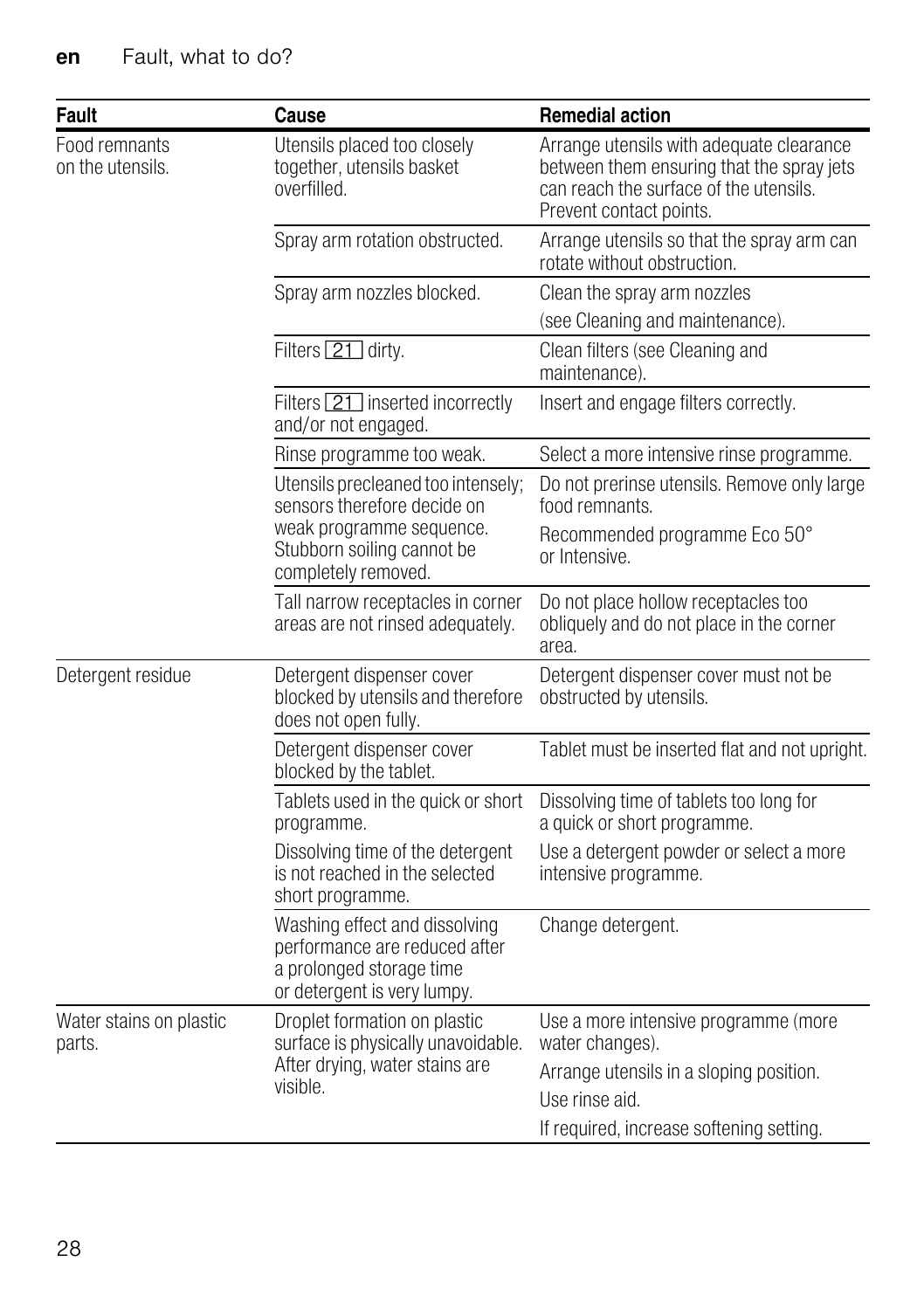| <b>Fault</b>                                                                                                                               | Cause                                                                                                                                               | <b>Remedial action</b>                                                                                                                     |  |  |
|--------------------------------------------------------------------------------------------------------------------------------------------|-----------------------------------------------------------------------------------------------------------------------------------------------------|--------------------------------------------------------------------------------------------------------------------------------------------|--|--|
| Washable or water-soluble<br>coatings in the container<br>or on the door.                                                                  | Detergent substances are<br>deposited. These coatings cannot<br>usually be removed with<br>chemicals (appliance cleaner, ).                         | Change detergent brand.<br>Clean appliance mechanically.                                                                                   |  |  |
|                                                                                                                                            | If there is a "white coating" on<br>the container floor, the water<br>softening system has been set<br>marginally.                                  | Increase softening setting and change<br>detergent if required.                                                                            |  |  |
|                                                                                                                                            | Salt dispenser cover 22 not<br>closed.                                                                                                              | Close salt dispenser cover correctly.                                                                                                      |  |  |
|                                                                                                                                            | Only for glasses: Initial glass<br>corrosion - can only apparently<br>be wiped off.                                                                 | See Glass and utensil damage.                                                                                                              |  |  |
| White, stubborn coatings;<br>limescale on the utensils,<br>container or door.                                                              | Detergent substances are<br>deposited. These coatings cannot<br>usually be removed with<br>chemicals (appliance cleaner, ).                         | Change detergent brand.<br>Clean appliance mechanically.                                                                                   |  |  |
|                                                                                                                                            | Hardness range incorrectly set<br>or water hardness greater than<br>$6.2$ mmol/l.                                                                   | Set water softening system according<br>to instructions for use or top up salt.                                                            |  |  |
|                                                                                                                                            | 3 in 1 detergent or bio/eco<br>detergent not effective enough.                                                                                      | Set water softening system according<br>to instructions for use or use separate<br>detergents (proprietary detergent, salt, rinse<br>aid). |  |  |
|                                                                                                                                            | Underdosing of detergent.                                                                                                                           | Increase detergent dosage or change<br>detergent.                                                                                          |  |  |
|                                                                                                                                            | Too weak rinse programme<br>selected.                                                                                                               | Select a more intensive rinse programme.                                                                                                   |  |  |
| Tea or lipstick residue on<br>the utensils.                                                                                                | Too low rinsing temperature.                                                                                                                        | Select programme with higher washing<br>temperature.                                                                                       |  |  |
|                                                                                                                                            | Too little or unsuitable detergent.                                                                                                                 | Use suitable detergent at correct dosage.                                                                                                  |  |  |
|                                                                                                                                            | Utensils precleaned too intensely;<br>sensors therefore decide on<br>weak programme sequence.<br>Stubborn soiling cannot be                         | Do not prerinse utensils. Remove only large<br>food remnants.<br>Recommended programme Eco 50°                                             |  |  |
|                                                                                                                                            | completely removed.                                                                                                                                 |                                                                                                                                            |  |  |
| Coloured (blue, yellow,<br>brown), difficult to remove<br>to non-removable coatings<br>in the appliance or on<br>stainless steel utensils. | Film formation consisting<br>of ingredients from vegetables<br>(e.g. cabbage, celery, potatoes,<br>noodles, ) or the tap water (e.g.<br>manganese). | Can be partly removed with machine<br>cleaner or by mechanical cleaning. Coatings<br>are harmless.                                         |  |  |
|                                                                                                                                            | Film formation caused by metallic<br>components on silver<br>or aluminium utensils.                                                                 | Can be partly removed with machine<br>cleaner or by mechanical cleaning.                                                                   |  |  |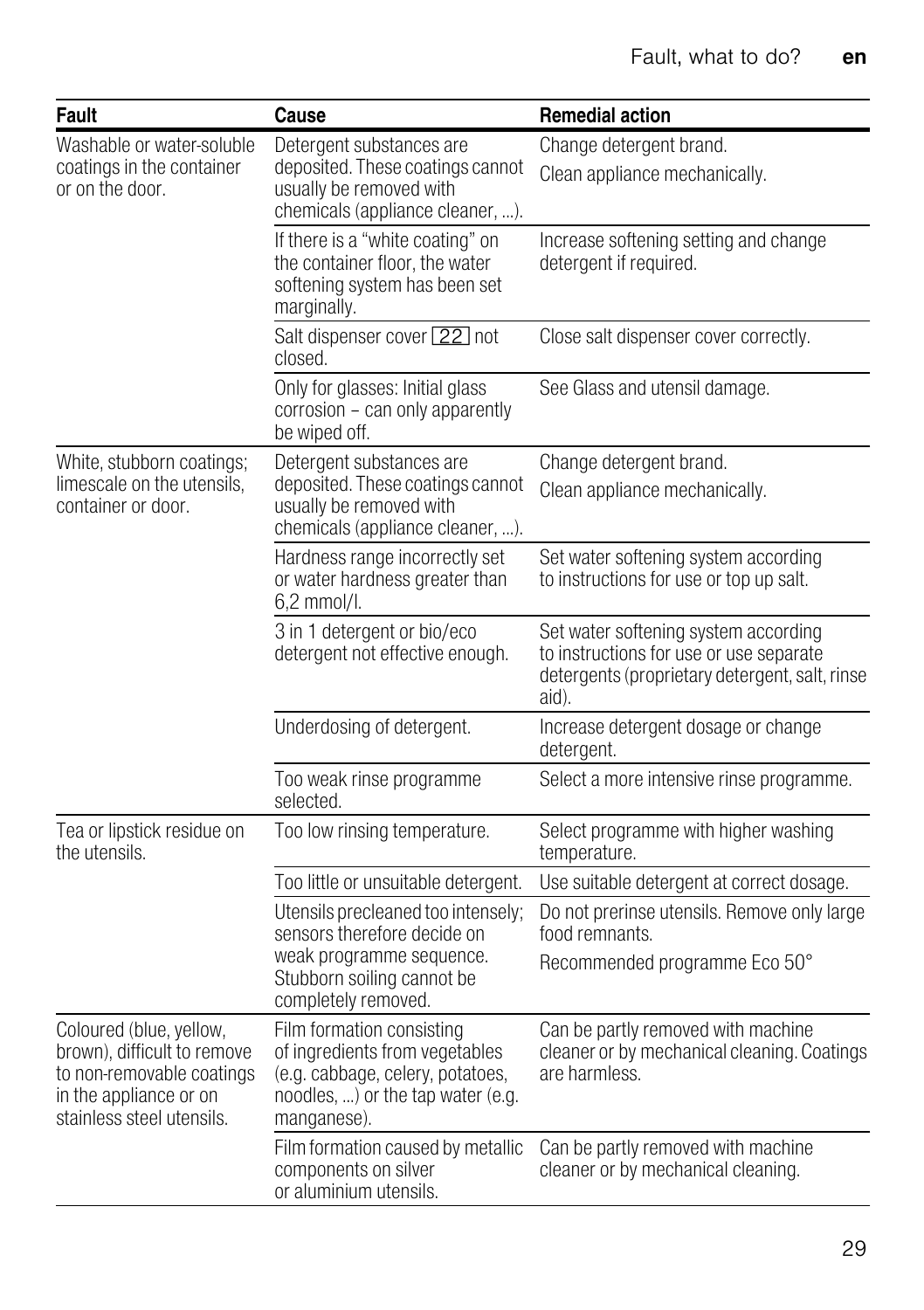| <b>Fault</b>                                                                                                             | Cause                                                                                                                                              | <b>Remedial action</b>                                                                                                                                                                                     |
|--------------------------------------------------------------------------------------------------------------------------|----------------------------------------------------------------------------------------------------------------------------------------------------|------------------------------------------------------------------------------------------------------------------------------------------------------------------------------------------------------------|
| Coloured (yellow, orange,<br>brown), easily removable<br>deposits inside<br>the appliance (mainly<br>in the floor area). | Film formation consisting<br>of ingredients from food<br>remnants and substances from<br>the tap water (limescale), "soapy"                        | Check function of the water softening<br>system (refill with salt) or, if using combined<br>detergents (tablets), activate water<br>softening system (see chapter Water<br>softening system/Special salt). |
| Plastic parts discoloured.                                                                                               | Too low rinsing temperature.                                                                                                                       | Select programme with higher washing<br>temperature.                                                                                                                                                       |
|                                                                                                                          | Utensils precleaned too intensely;<br>sensors therefore decide on<br>weak programme sequence.<br>Stubborn soiling cannot be<br>completely removed. | Do not prerinse utensils. Remove only large<br>food remnants.<br>Recommended programme Eco 50°                                                                                                             |
| Discolouration of the<br>plastic parts inside the<br>appliance.                                                          | Plastic parts inside the appliance<br>may become discoloured during<br>the service life of the dishwasher.                                         | Discolouration is normal and will not impair<br>the function of the dishwasher.                                                                                                                            |
| Removable streaks on                                                                                                     | Too much rinse aid.                                                                                                                                | Set rinse aid amount to lower setting.                                                                                                                                                                     |
| glasses, glasses with<br>metallic appearance and                                                                         | No rinse aid added or setting too<br>low.                                                                                                          | Add rinse aid and check dosage<br>(recommended setting 4-5).                                                                                                                                               |
| cutlery.                                                                                                                 | Detergent residue in the final<br>rinse programme section.<br>Detergent dispenser cover<br>blocked by utensils (cover does<br>not open fully).     | Detergent dispenser cover must not be<br>obstructed by utensils.                                                                                                                                           |
|                                                                                                                          | Utensils precleaned too intensely;<br>sensors therefore decide on<br>weak programme sequence.<br>Stubborn soiling cannot be                        | Do not prerinse utensils. Remove only large<br>food remnants.<br>Recommended programme Eco 50°                                                                                                             |
|                                                                                                                          | completely removed.                                                                                                                                |                                                                                                                                                                                                            |
| Initial or existing,                                                                                                     | Glasses not dishwasher-proof,                                                                                                                      | Use dishwasher-proof glasses.                                                                                                                                                                              |
| irreversible clouding<br>of glass.                                                                                       | only suitable for dishwasher.                                                                                                                      | Avoid long steam phase (standing time after<br>wash cycle ends).                                                                                                                                           |
|                                                                                                                          |                                                                                                                                                    | Use wash cycle at lower temperature.                                                                                                                                                                       |
|                                                                                                                          |                                                                                                                                                    | Set water softening system according to the<br>water hardness (if required one setting<br>lower).                                                                                                          |
|                                                                                                                          |                                                                                                                                                    | Use detergent with glass protection<br>component.                                                                                                                                                          |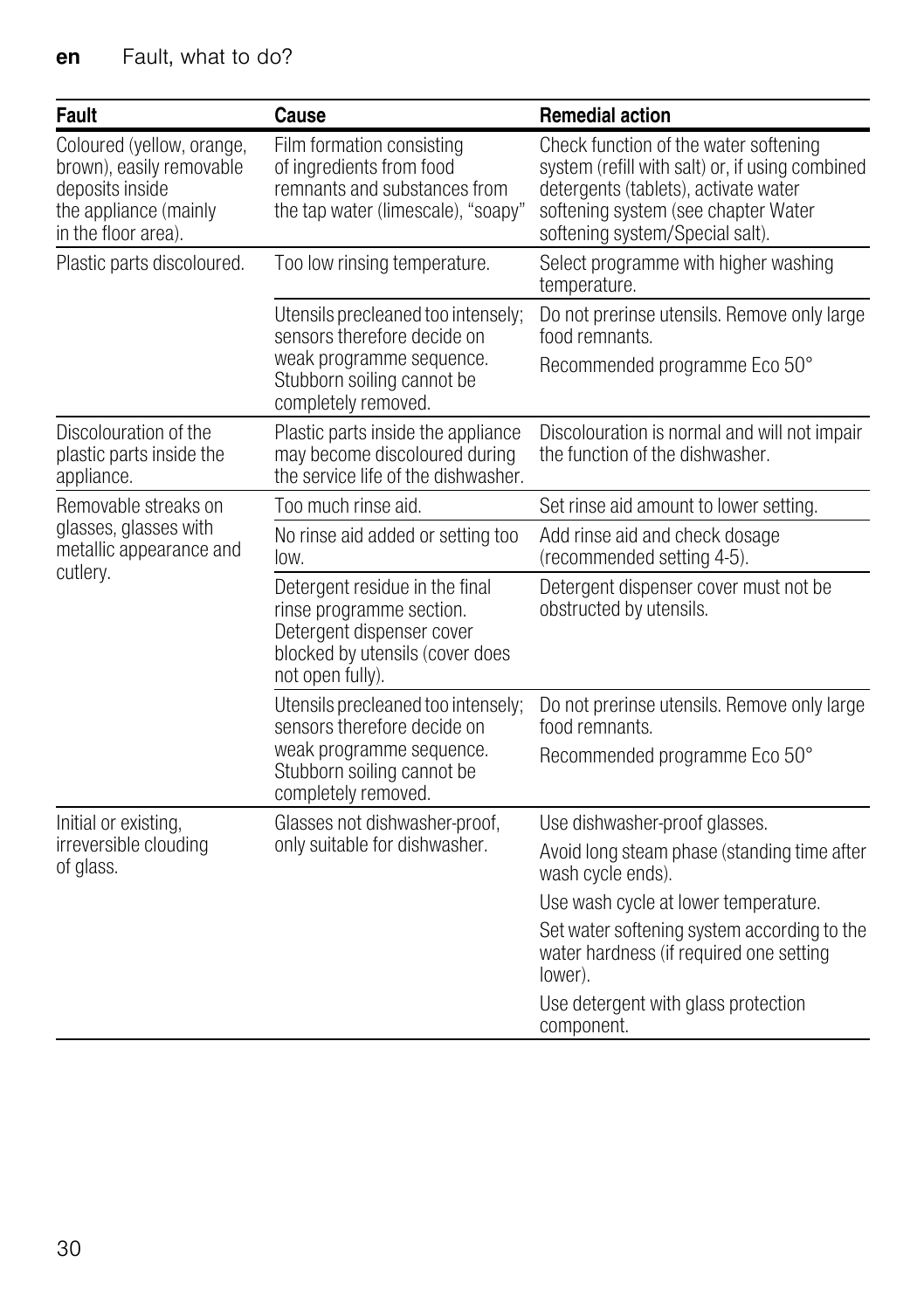<span id="page-30-3"></span><span id="page-30-2"></span><span id="page-30-1"></span><span id="page-30-0"></span>

| Fault                                                                  | Cause                                                                                                                                     | <b>Remedial action</b>                                                                                                                          |
|------------------------------------------------------------------------|-------------------------------------------------------------------------------------------------------------------------------------------|-------------------------------------------------------------------------------------------------------------------------------------------------|
| Rust spots on the cutlery.                                             | Cutlery not adequately rust-<br>resistant. Knife blades are<br>frequently more severely<br>affected.                                      | Use corrosion-resistant cutlery.                                                                                                                |
|                                                                        | Cutlery will also rust if rusting<br>parts are rinsed at the same time<br>(pan handles, damaged utensil<br>baskets, etc.).                | Do not wash rusting parts.                                                                                                                      |
|                                                                        | Salt content in the rinsing water<br>too high, as salt dispenser lock<br>not fastened firmly or salt was<br>spilled while being refilled. | Fasten salt dispenser lock firmly or remove<br>spilled salt.                                                                                    |
| The appliance does not<br>start.                                       | The mains fuse has tripped.                                                                                                               | Check mains fuse.                                                                                                                               |
|                                                                        | Power cord not inserted.                                                                                                                  | Ensure that the power cord is plugged all<br>the way into the back of the appliance and<br>into the socket. Check that the socket<br>functions. |
|                                                                        | The appliance door has not been<br>shut properly.                                                                                         | Close the door.                                                                                                                                 |
| Programme starts<br>automatically.                                     | You did not wait until programme<br>ended.                                                                                                | Perform reset.<br>(See Terminating the programme).                                                                                              |
| Appliance cannot be set<br>(hardness, final rinse, ).                  | Appliance is in the programme.<br>Appliance can be set at the start<br>of the programme only.                                             | Perform reset (see Terminating<br>the programme) and set the appliance<br>according to the instructions for use.                                |
| The door is difficult<br>to open.                                      | Child-proof lock is activated.                                                                                                            | Deactivate childproof lock. (See instructions<br>for use at the back)                                                                           |
| Door cannot be closed.                                                 | Door lock has been activated.                                                                                                             | Close door with increased force.                                                                                                                |
|                                                                        | Door cannot be closed due to<br>installation.                                                                                             | Check appliance installation: Door<br>or attached parts must close without<br>obstruction.                                                      |
| Cover on the detergent<br>dispenser cannot be<br>closed.               | Detergent dispenser or cover<br>guide blocked by sticky detergent<br>residue.                                                             | Remove detergent residue.                                                                                                                       |
| Detergent residue in<br>the detergent dispenser.                       | The detergent dispenser was<br>damp when filled.                                                                                          | Pour detergent into the dry detergent<br>dispenser only.                                                                                        |
| Appliance stops<br>in the programme<br>or programme is<br>interrupted. | Door not closed properly.                                                                                                                 | Close the door.                                                                                                                                 |
|                                                                        | Top basket presses against inner<br>door and prevents door from<br>being closed securely.                                                 | Check whether rear panel is being pressed<br>in, e.g. by socket.                                                                                |
|                                                                        | Power and/or water supply<br>interrupted.                                                                                                 | Restore power and/or water supply.                                                                                                              |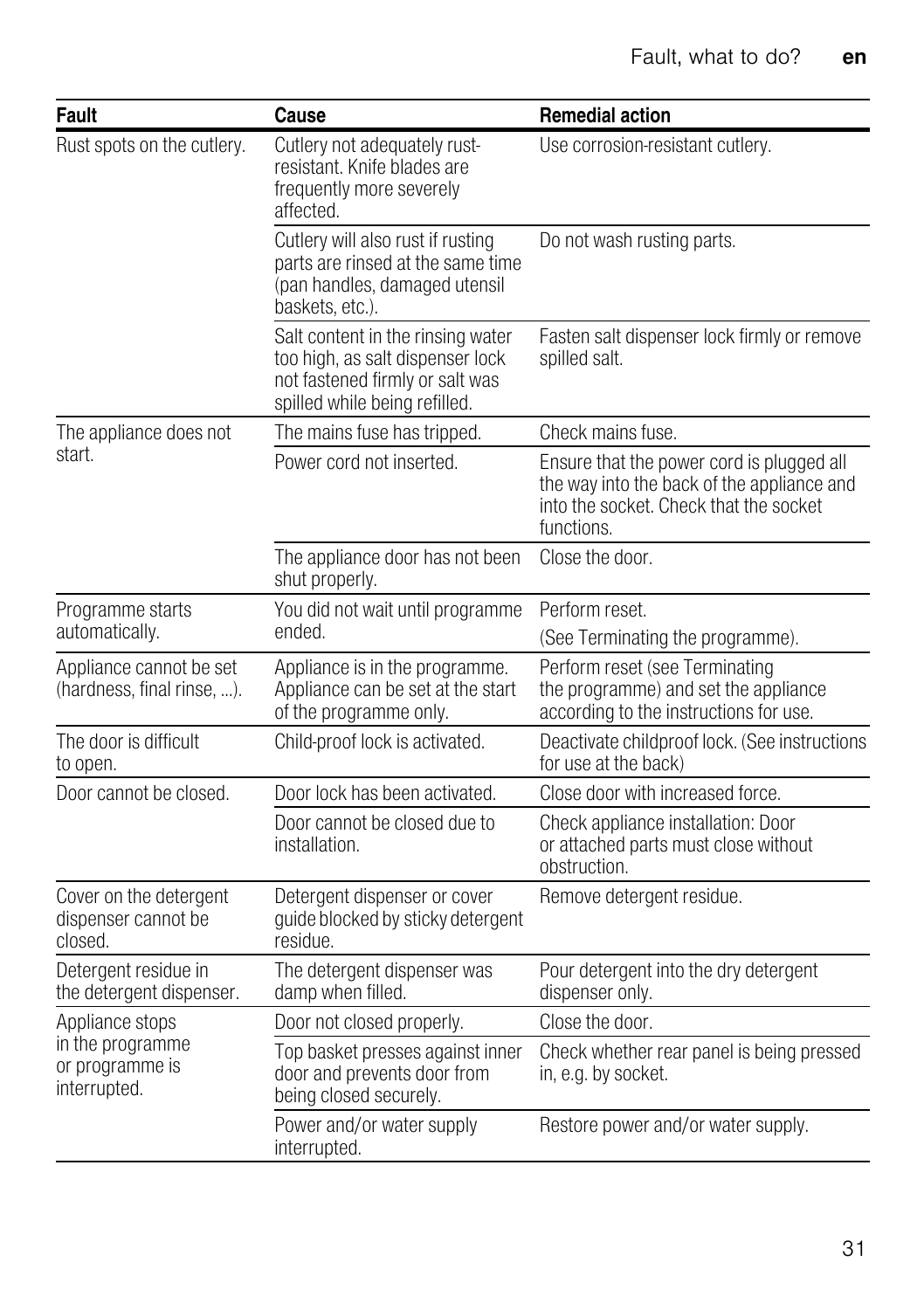<span id="page-31-3"></span><span id="page-31-2"></span><span id="page-31-1"></span><span id="page-31-0"></span>

| Fault                                     | Cause                                                                                                   | <b>Remedial action</b>                                                                                |
|-------------------------------------------|---------------------------------------------------------------------------------------------------------|-------------------------------------------------------------------------------------------------------|
| Filling valves making<br>striking noises. | Depends on domestic installation,<br>as appliance is not defective. No<br>effect on appliance function. | No remedial action possible.                                                                          |
| Knocking or rattling noise.               | If there is a low load, the water<br>jets strike the washing tank<br>directly.                          | Load the appliance with more utensils<br>or distribute the utensils more evenly<br>in the dishwasher. |
|                                           | Light utensils move during<br>the wash cycle.                                                           | Arrange light utensils securely.                                                                      |
| Unusual foam formation.                   | Handwash liquid in the rinse aid<br>dispenser.                                                          | Immediately refill rinse aid dispenser with<br>rinse aid.                                             |
|                                           | Rinse aid spilled.                                                                                      | Remove rinse aid with a cloth.                                                                        |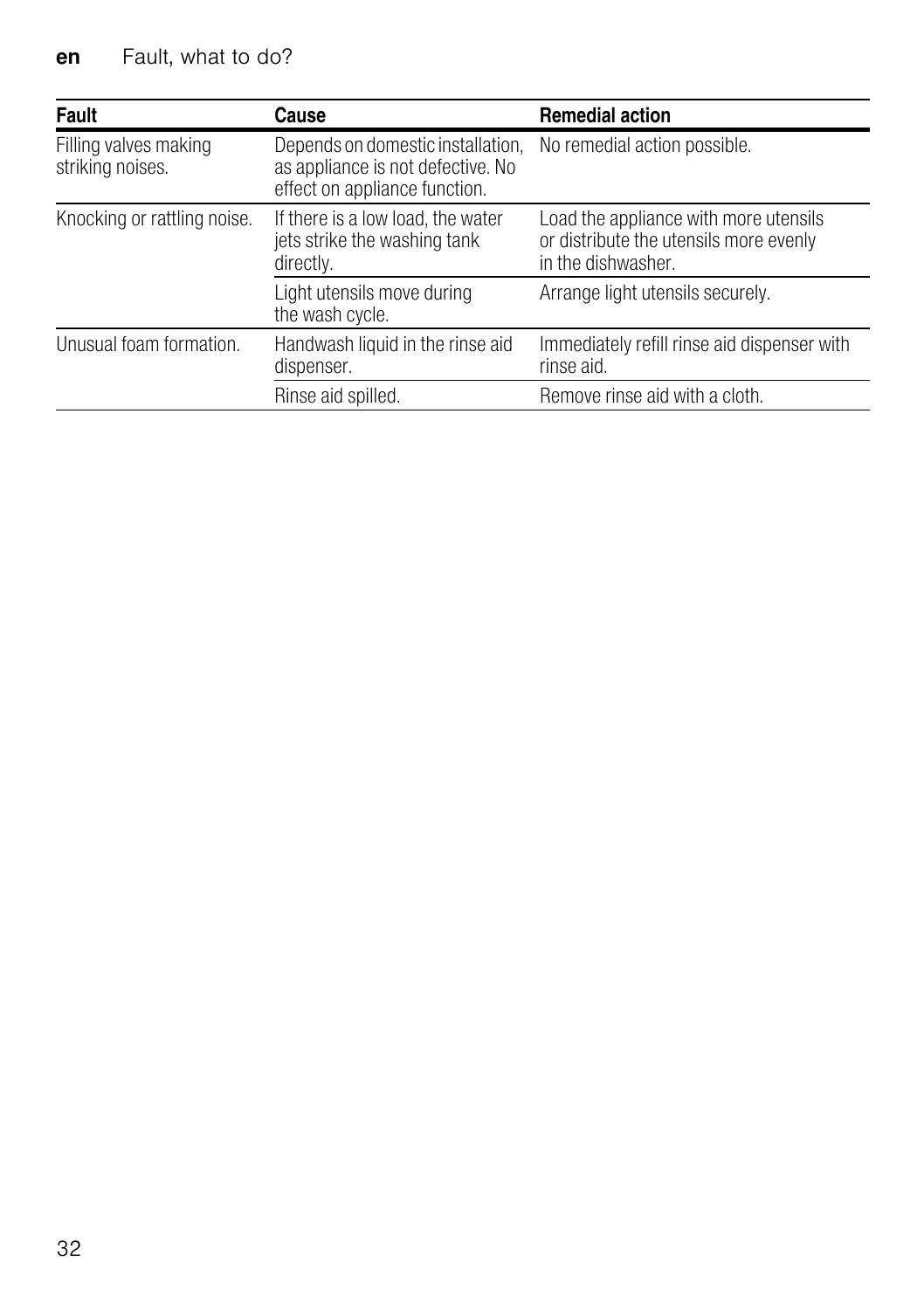## <span id="page-32-0"></span>*C* Customer service

If you are unable to rectify the fault, please contact your customer service. We always find a suitable solution, even to avoid unnecessary visits by technicians. Contact information for your nearest customer service can be found on the back of these instructions for use or on the enclosed customer service list. When calling, please state the appliance number (E- $Nr = 1$  and the production number  $(FD = 2)$  which can be found on the rating plate  $\boxed{28}$  on the appliance door.



#### Rely on the competence of the manufa

cturer. Contact us. You can therefore be sure that the repair is carried out by trained service technicians who carry original spare parts for your domestic appliances.

## <span id="page-32-1"></span>**S** Installation and connection

The dishwasher must be connected correctly, otherwise it will not function properly. The specifications for the inlet and outlet as well as the electrical connected loads must correspond with the required criteria as specified in the following paragraphs or in the installation instructions.

Install the appliance in the correct sequence:

- 1. Checking appliance on delivery
- 2. Installing the appliance
- 3. Waste water connection
- 4. Drinking water connection
- 5. Electrical connection

### Product package

If you have any complaints, contact the dealer where you purchased the appliance or our customer service.

- Dishwasher
- Instructions for use
- Installation instructions
- Warranty\*
- Installation materials
- Steam quard plate\*
- Power cord
- \* depending on model

### Safety instructions

Please follow the safety instructions under "Installation".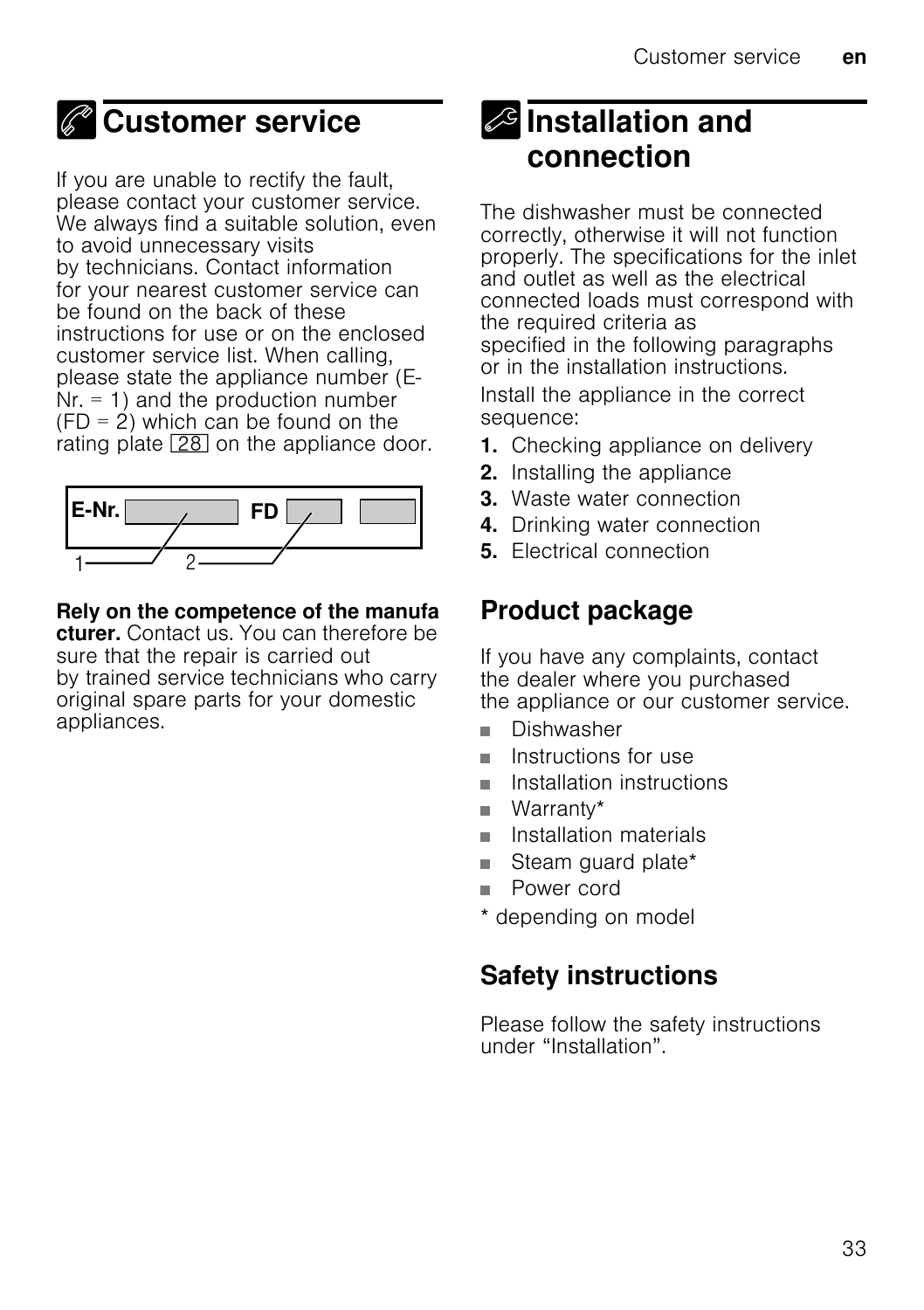### <span id="page-33-0"></span>**Delivery**

Your dishwasher has been checked thoroughly in the factory to ensure that it is in working order. This may cause small water stains. These will disappear after the first wash cycle.

## Technical specifications

#### Weight:

max. 24 kg

#### <span id="page-33-1"></span>Voltage:

220–240 V, 50 Hz or 60 Hz

#### Connected load:

2000–2400 W

#### Fuse:

10/16 A (UK 13A)

#### Power input:

off mode (Po)\* 0.10 W

left on mode (Pl)\* 0.10 W

\*according to regulations (EU) nos. 1016/2010 and 1059/2010

Additional functions and settings may increase the power input.

#### Water pressure:

at least 0.05 MPa (0.5 bar), maximum 1 MPa (10 bar). At a higher water pressure: connect pressure-reducing valve ahead.

#### Inlet rate:

minimum 10 litres/minute

#### Water temperature:

max. temperature 25 °C

#### Capacity:

6 place settings

### Installation

The required installation dimensions can be found in the installation instructions. Level the appliance. Ensure that the appliance is situated securely on the floor.

■ The appliance can easily be installed in a fitted kitchen between wooden and plastic walls.

### Waste-water connection

- 1. The required work sequence can be found in the installation instructions. If required, fit a siphon with an drainage connection.
- <span id="page-33-2"></span>2. Connect the waste-water hose to the drainage connection of the siphon with the enclosed parts.

Ensure that the drainage hose is not kinked, crushed or twisted and that there is no cover plate in the drainage to prevent the waste water from flowing out!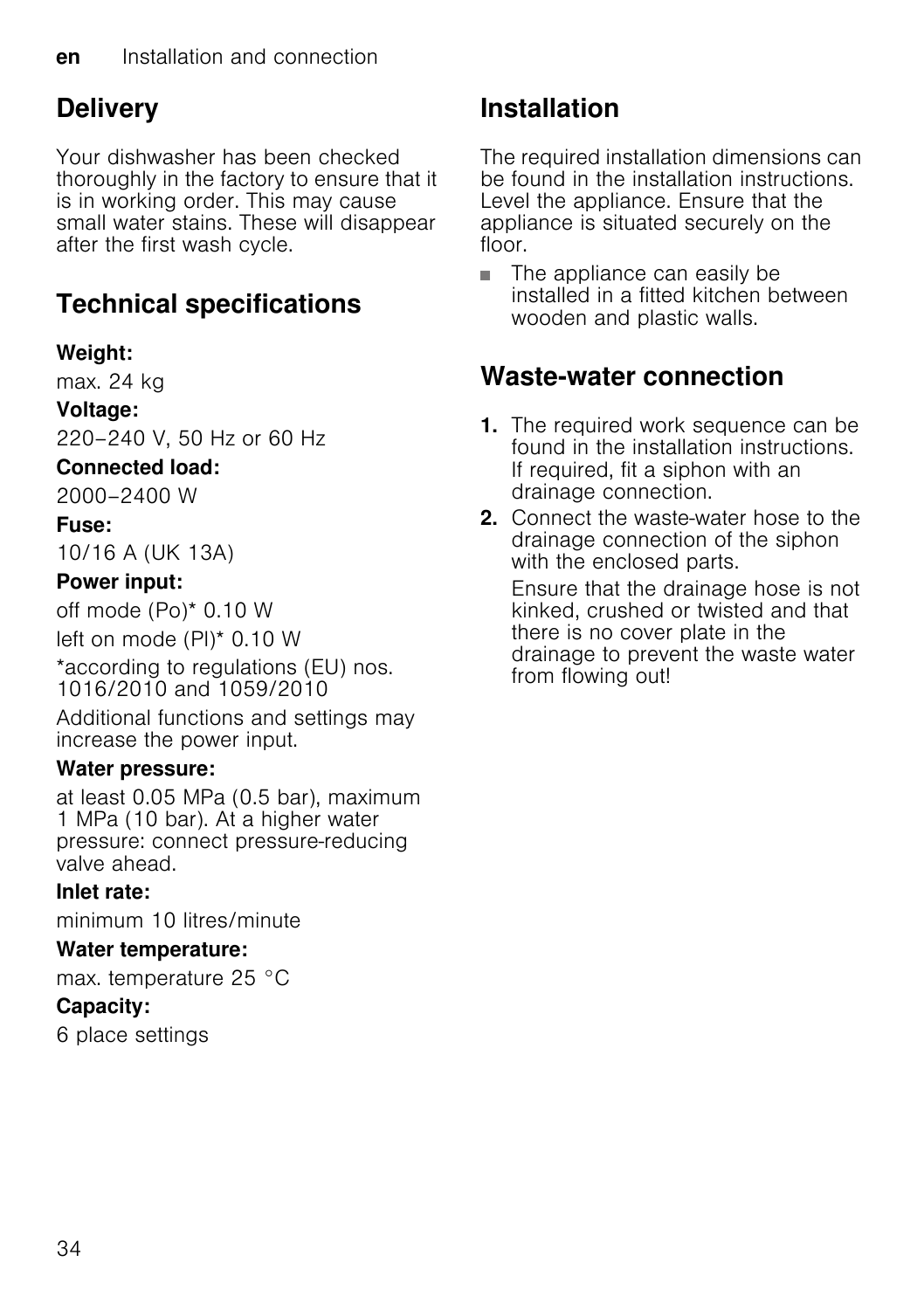### Drinking water connection

1. Fasten the drinking water connection to the tap according to the installation instructions using the enclosed parts.

Ensure that the drinking water connection is not kinked, crushed or twisted.

2. When replacing the appliance. always use a new water supply hose.

#### Water pressure:

At least 0.05 MPa (0.5 bar), maximum 1 MPa (10 bar). At a higher water pressure: connect pressure-reducing valve ahead.

#### Inlet rate:

Minimum 10 litres/minute

#### Water temperature:

Max. temperature 25 °C

### Electrical connection

- Connect the appliance to an alternating current only, ranging from 220 V to 240 V and 50 Hz or 60 Hz via a correctly installed socket with protective earth conductor. See rating plate for required fusing  $\boxed{28}$ .
- The socket must be near the appliance and freely accessible following installation.

If the plug is not freely accessible, an allpole disconnector with a contact opening of at least 3 mm must be fitted on the installation side to satisfy the relevant safety instructions.

- The connection may be modified by technicians only.
- A power cord extension may be purchased from customer service only.
- Use only a residual current operated circuit-breaker which features the symbol  $\boxed{3}$ . Only this extension guarantees compliance with the currently valid regulations.
- The appliance features a water damage protection system. Please note the system will not function unless the power supply is connected.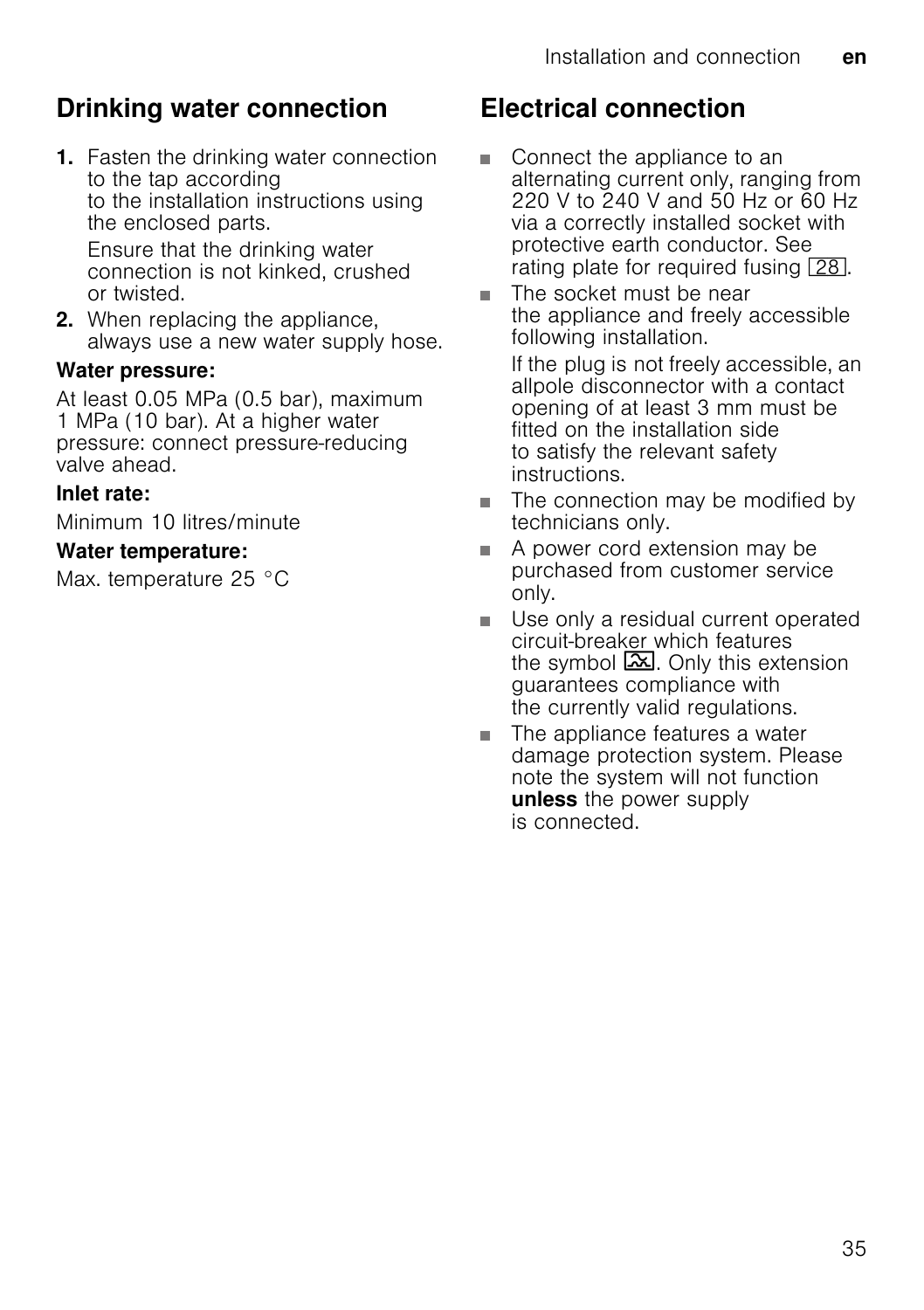### Removing the appliance

Also observe the sequence of worksteps here.

- 1. Disconnect the appliance from the power supply.
- 2. Turn off the water supply.
- **3.** Undo the waste water and drinking water connection.
- 4. Pull out the appliance, carefully pulling the hose behind.

## **Transportation**

Empty the dishwasher and secure loose parts.

#### Drain the appliance according to the following steps:

- 1. Turn on the tap.
- 2. Close the door.
- **3.** Switch on ON/OFF switch  $\boxed{1}$ .
- 4. Select programme with the highest temperature.
- **5.** Press START button  $\boxed{3}$ . Programme sequence starts.
- 6. After approx. 4 minutes press the START button  $\boxed{3}$  until all displays go out. After approx. 1 min. the appliance is completely drained.
- 7. Switch off ON/OFF switch  $\Box$ .
- 8. Turn off the tap, disconnect supply hose and drain water.

Transport appliance upright only.

(This prevents residual water from running into the machine control and damaging the programme sequence.)

### Protection against frost

If the appliance is in a room where there is a risk of frost (e.g. holiday home), empty the appliance completely (see Transportation).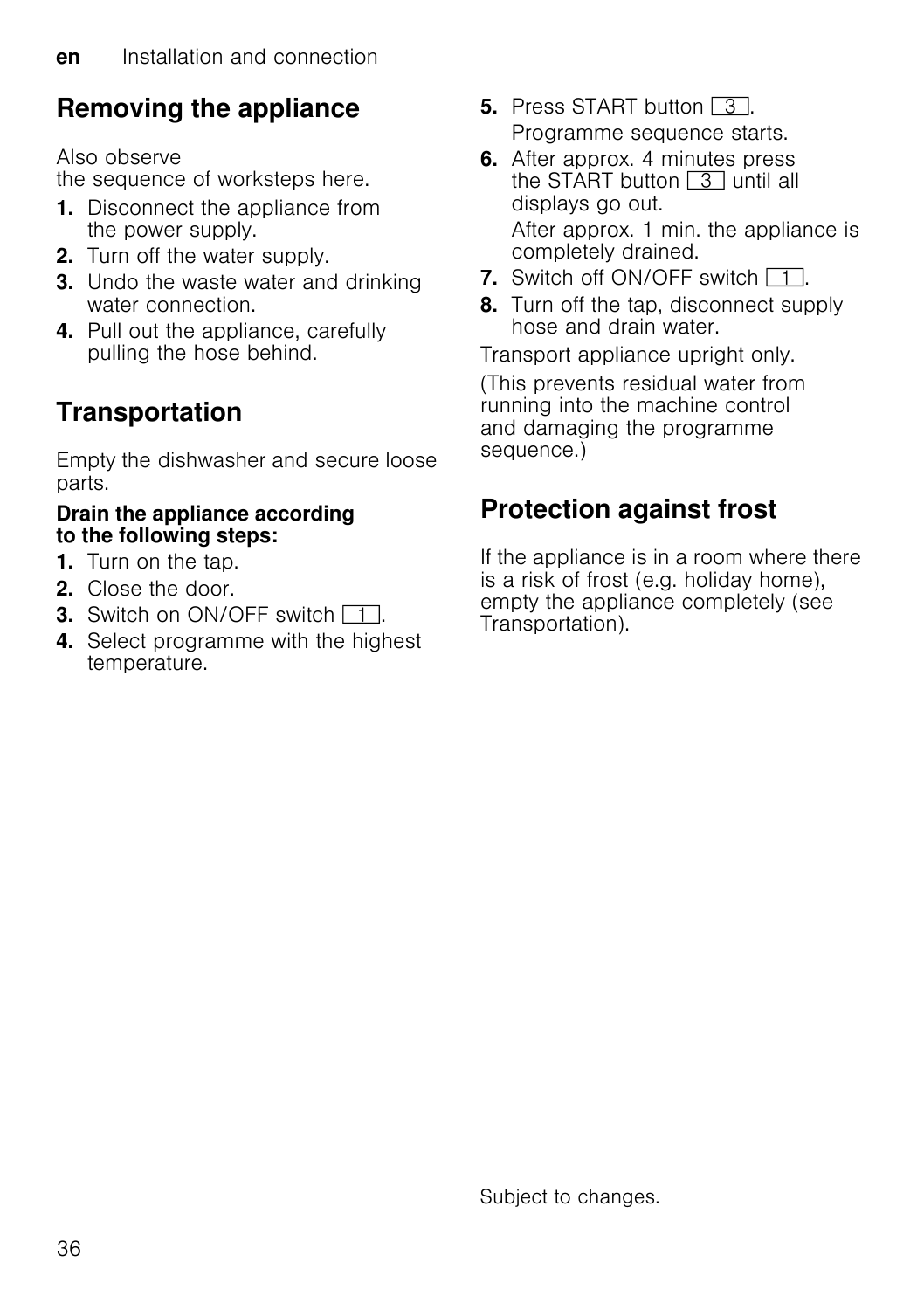#### Childproof lock (door lock) \*



To open the door, move lever to right and pull door handle.

Always close the appliance door completely when you leave the appliance. This is the only way you can protect your children from potential dangers.